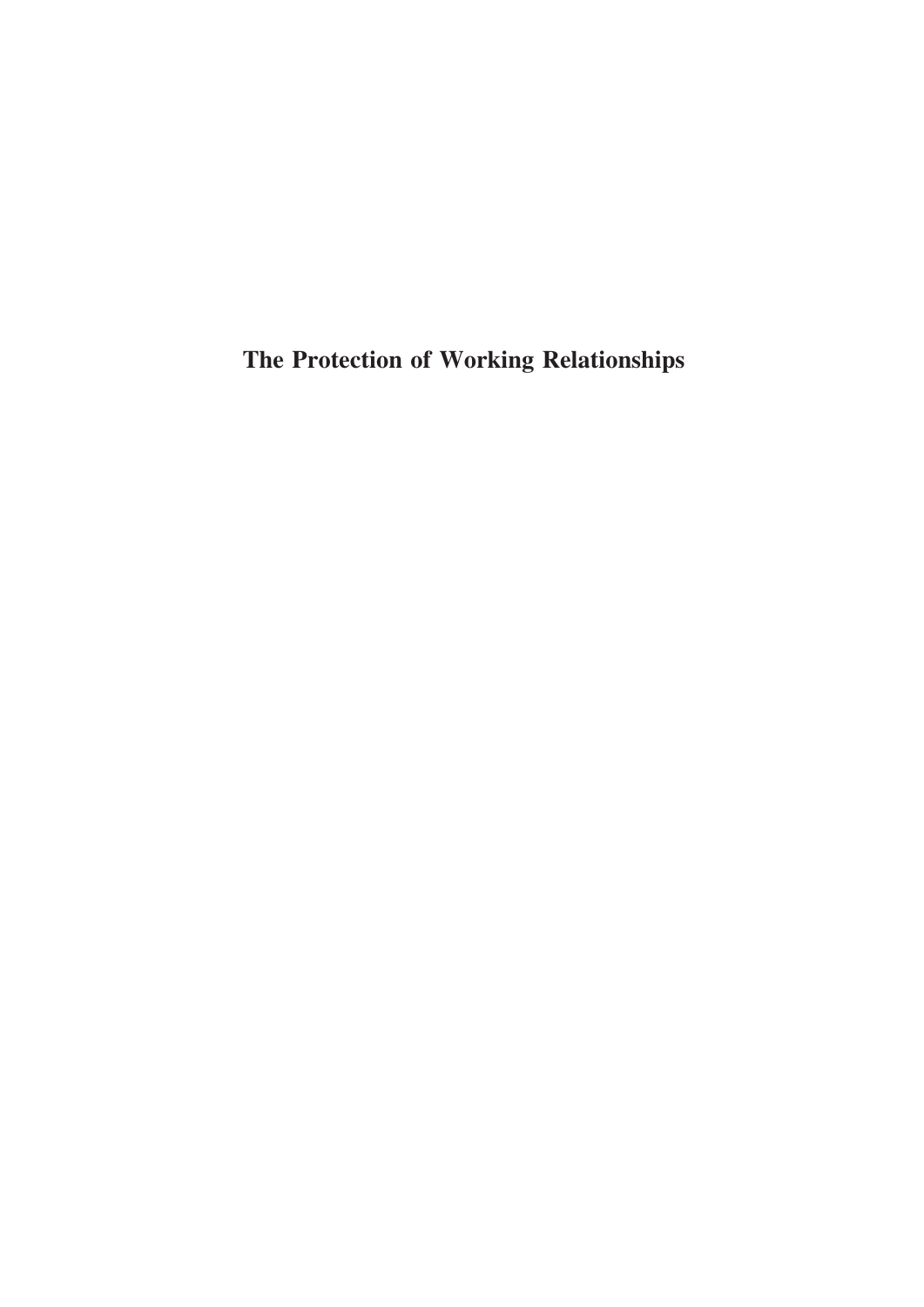#### Volume 39

#### Series Editors

Prof. Dr Alan C. Neal Prof. Dr Manfred Weiss Prof. Dr Birgitta Nyström

Launched in 1997, the Studies in Employment and Social Policy series now boasts over thirty titles, addressing key policy and development issues in the fields of Industrial Relations, Labour Law, Social Security, and International Labour Regulation.

Under the direction of its General Editors, Professor Alan Neal (Founding Editor of the International Journal of Labour Law and Industrial Relations, and Convenor of the European Association of Labour Law Judges), Professor Manfred Weiss (past-President of the International Industrial Relations Association) and Professor Birgitta Nyström (Professor of Private Law at the Law Faculty, University of Lund, Sweden), Studies in Employment and Social Policy seeks to provide a forum for highlighting international and comparative research on contemporary areas of significance for evaluation and regulation of the world of work.

With contributors from leading figures in the field, Studies in Employment and Social Policy brings together key policy-makers, academics, and regulators, providing a unique context in which to analyse and evaluate the rapid and dramatic work and social policy developments taking place across the globe.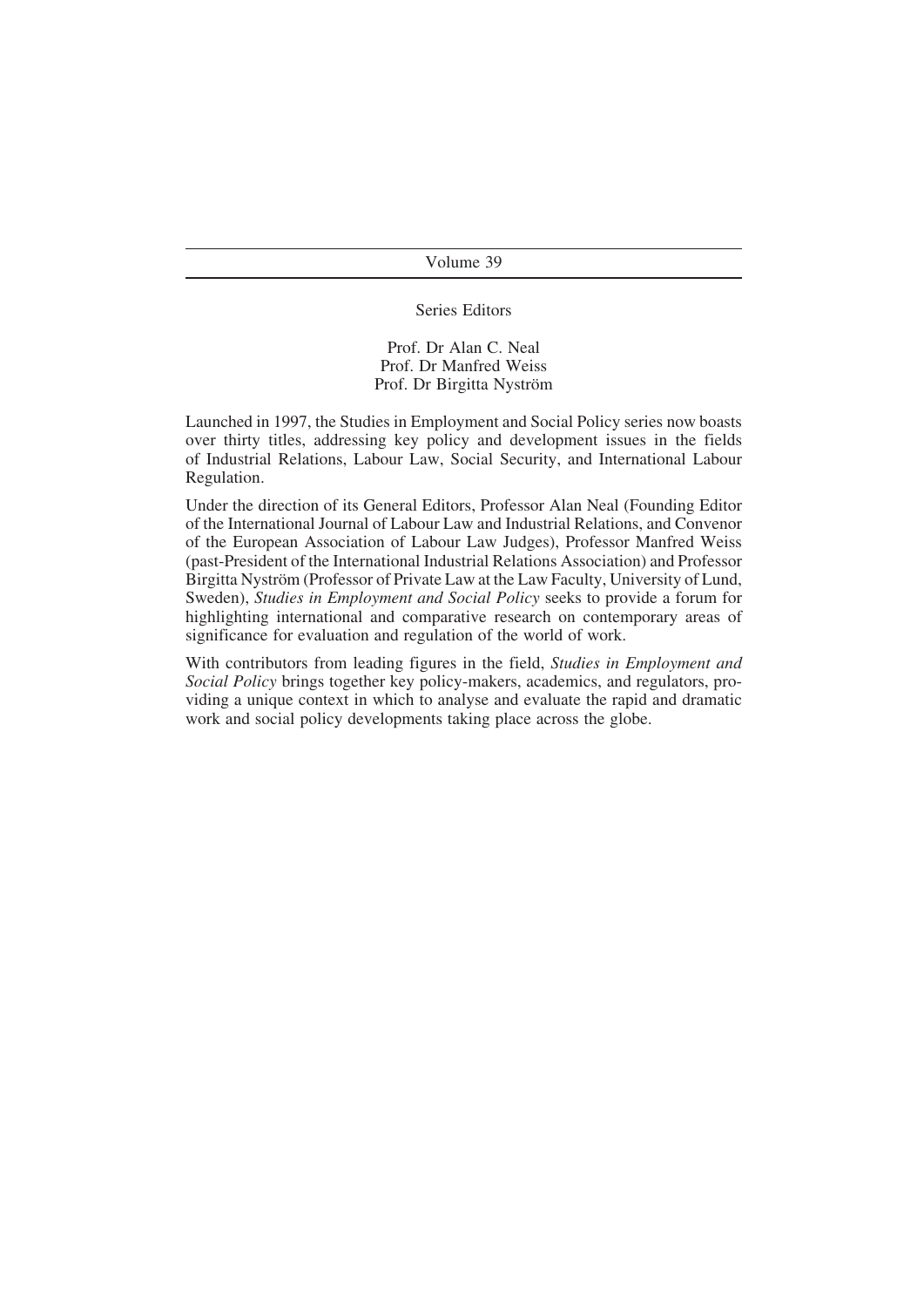# The Protection of Working Relationships

A Comparative Study

Edited by

Frans Pennings

Claire Bosse

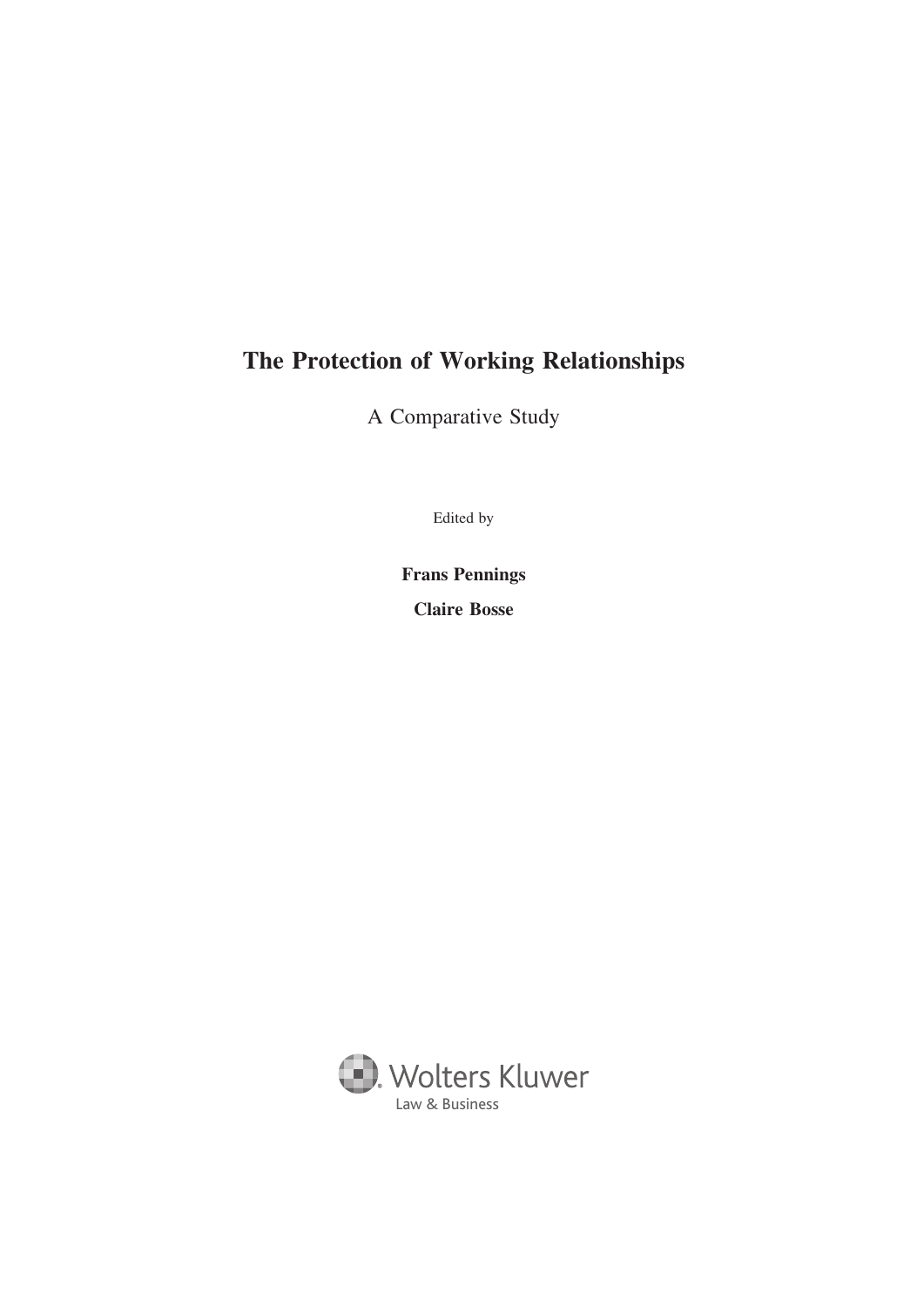Published by: Kluwer Law International PO Box 316 2400 AH Alphen aan den Rijn The Netherlands Website: www.kluwerlaw.com

Sold and distributed in North, Central and South America by: Aspen Publishers, Inc. 7201 McKinney Circle Frederick, MD 21704 United States of America Email: customer.service@aspenpublishers.com

Sold and distributed in all other countries by: Turpin Distribution Services Ltd. Stratton Business Park Pegasus Drive, Biggleswade Bedfordshire SG18 8TQ United Kingdom Email: kluwerlaw@turpin-distribution.com

Printed on acid-free paper.

ISBN 978-90-411-3289-5

 $© 2011 Kluwer Law International BV, The Netherlands$ 

All rights reserved. No part of this publication may be reproduced, stored in a retrieval system, or transmitted in any form or by any means, electronic, mechanical, photocopying, recording, or otherwise, without written permission from the publisher.

Permission to use this content must be obtained from the copyright owner. Please apply to: Permissions Department, Wolters Kluwer Legal, 76 Ninth Avenue, 7th Floor, New York, NY 10011-5201, USA. Email: permissions@kluwerlaw.com

Printed in Great Britain.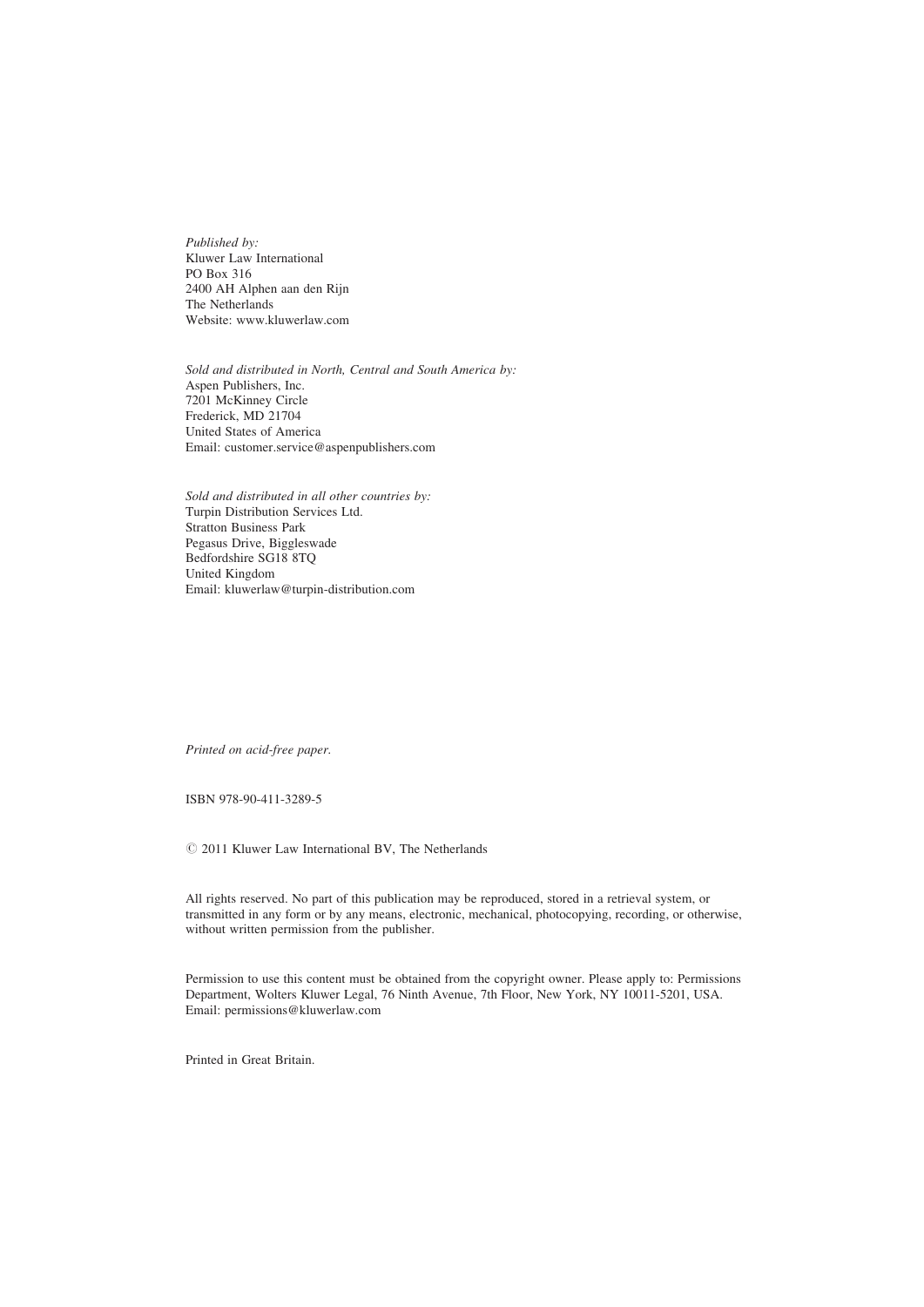# List of Authors

| Claire Bosse           | Legal Advisor of a Belgian employer federation,<br>formerly employed as a researcher at the |
|------------------------|---------------------------------------------------------------------------------------------|
|                        | University of Tilburg (Department of labour                                                 |
|                        | law and social policy); observer during the                                                 |
|                        | ILO-conference on the Employment                                                            |
|                        | recommendation 198 of 2006.                                                                 |
| Isabelle Daugareilh    | CNRS research direktor, COMPTRASEC                                                          |
|                        | UMR 5114, Bordeaux IV Montesquieu                                                           |
|                        | University, France.                                                                         |
| Wolfgang Däubler       | Professor emeritus of labour law, civil law                                                 |
|                        | and economic law at the University of Bremen;                                               |
|                        | Visiting professor at the University of Shanghai.                                           |
| <b>Patrick Humblet</b> | Professor at the Law Faculty of Ghent University;                                           |
|                        | Visiting Professor at the University of Antwerp                                             |
|                        | Management School and at the Royal Military                                                 |
|                        | Academy.                                                                                    |
| Alan C. Neal           | Professor of Law and Director of the Employment                                             |
|                        | Law Research Unit at the University of Warwick,                                             |
|                        | United Kingdom. He sits as an Employment Judge                                              |
|                        | in London, and is the Convenor of the European                                              |
|                        | Association of Labour Court Judges. Together                                                |
|                        | with a Visiting Chair in the University of Paris II,                                        |
|                        | since 2006 he has held a Lifetime Visiting Chair                                            |
|                        | in the Zhejiang University, PRC, and is a Visiting                                          |
|                        | Professor in the Beijing Jiao Tong University,                                              |
|                        | PRC. He was the founding editor, and is now                                                 |
|                        | Scientific Director, of The International Journal                                           |
|                        | of Comparative Labour Law and Industrial                                                    |
|                        | Relations.                                                                                  |
|                        |                                                                                             |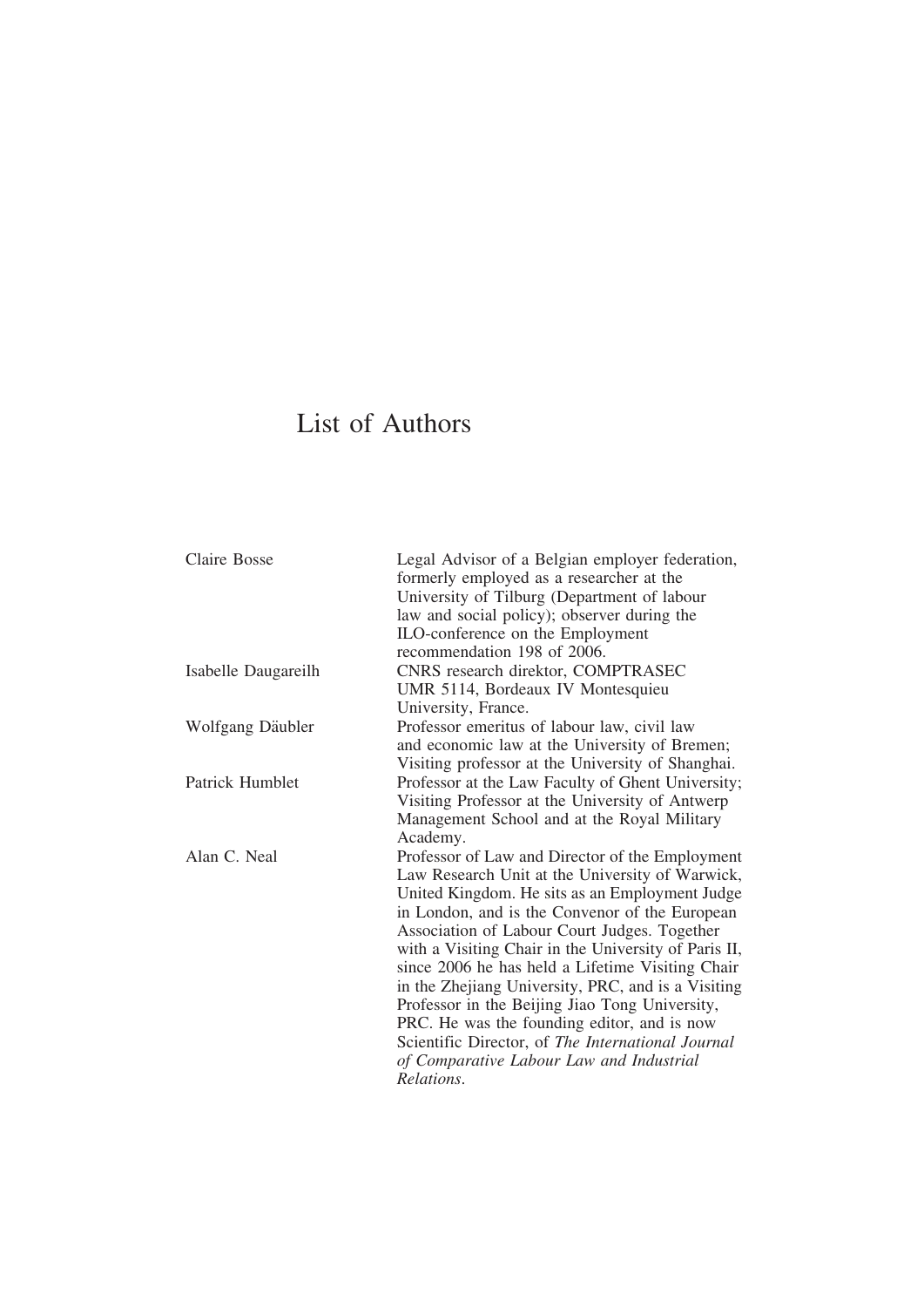| Frans Pennings             | Professor of Labour Law and Social Security Law   |
|----------------------------|---------------------------------------------------|
|                            | at Utrecht University; Professor of International |
|                            | Social Security Law at Tilburg University.        |
|                            | Member of the Central Appeals Court of the        |
|                            | Netherlands. Editor of <i>European Journal of</i> |
|                            | <i>Social Security.</i>                           |
| Isabel Plets               | Researcher at the Law Faculty of Ghent            |
|                            | University, lawyer at the Brussels Bar (Lydian).  |
| Andrzej Marian Świątkowski | Jean Monnet Professor of European Labour Law      |
|                            | and Social Security Law. Jagiellonian University, |
|                            | Krakow, Poland. First Vice-president of the       |
|                            | European Committee of Social Rights, Council      |
|                            | of Europe, Strasbourg.                            |
|                            |                                                   |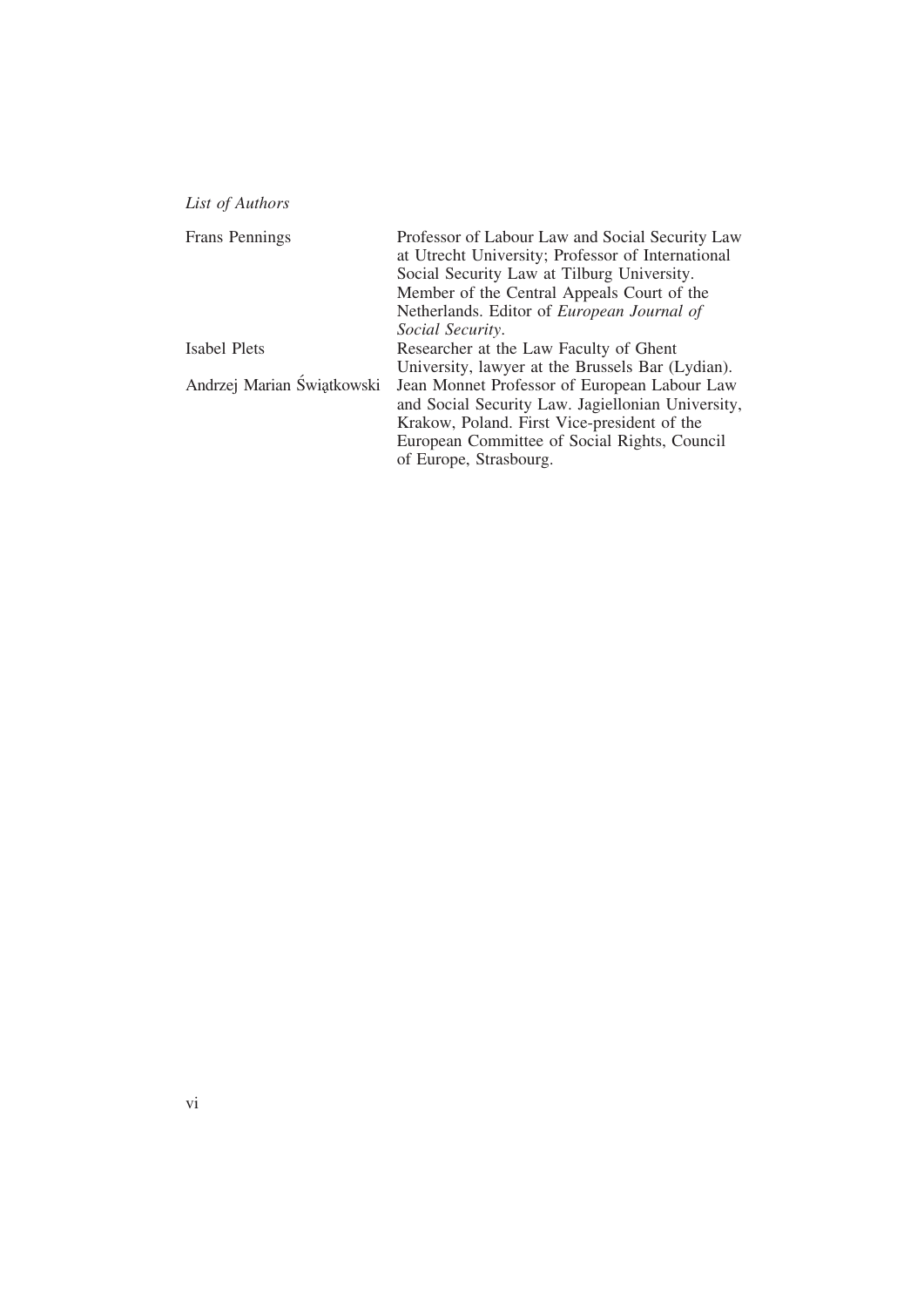# Summary of Contents

| <b>List of Authors</b>                                                                                                                   | $\mathbf{V}$ |
|------------------------------------------------------------------------------------------------------------------------------------------|--------------|
| <b>List of Abbreviations</b>                                                                                                             | xvii         |
| <b>Preface and Acknowledgement</b>                                                                                                       | xix          |
| <b>Chapter 1</b><br>The Legal Status of Persons Performing Work Personally:<br>The Topic of This Book<br>Claire Bosse and Frans Pennings | 1            |
| <b>Chapter 2</b><br>The Various Categories of Persons Performing Work<br><b>Personally</b><br><b>Frans Pennings</b>                      | 5            |
| <b>Chapter 3</b><br><b>ILO Recommendation 198, the Employment Relationship</b><br><b>Recommendation</b><br>Claire Bosse                  | 15           |
| <b>Chapter 4</b><br>The European Union and the Issue of the Employment Relationship<br><b>Frans Pennings</b>                             | 29           |
| <b>Chapter 5</b><br><b>Protection of Working Relationships in Belgium</b><br><b>Patrick Humblet and Isabel Plets</b>                     | 43           |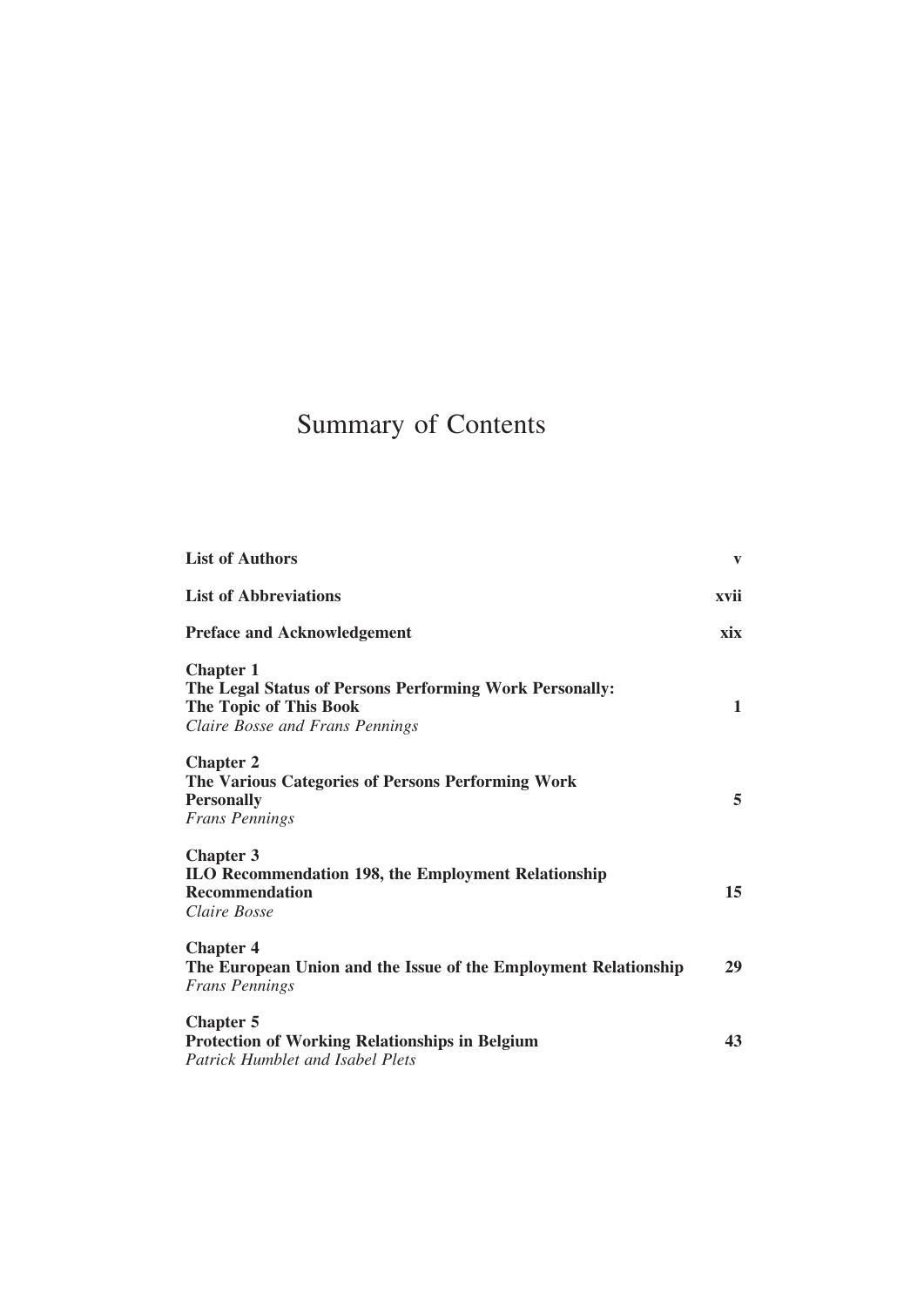# Summary of Contents

| <b>Chapter 6</b><br><b>Protection of Working Relationships in France</b><br>Isabelle Daugareilh                 | 61         |
|-----------------------------------------------------------------------------------------------------------------|------------|
| <b>Chapter 7</b><br>The Protection of Working Relationships in the Netherlands<br><b>Frans Pennings</b>         | 83         |
| <b>Chapter 8</b><br>The Protection of Working Relationships in Poland<br>Andrzej Marian Świątkowski             | 109        |
| <b>Chapter 9</b><br><b>Protection of Working Relationships in Germany</b><br>Wolfgang Däubler                   | 127        |
| <b>Chapter 10</b><br>The Protection of Working Relationships under<br><b>United Kingdom Law</b><br>Alan C. Neal | 143        |
| <b>Chapter 11</b><br><b>Conclusions and Recommendations</b><br><b>Frans Pennings and Claire Bosse</b>           | 173        |
| <b>Appendix</b>                                                                                                 | 197        |
| <b>Bibliography</b>                                                                                             | <b>203</b> |
| <b>Index</b>                                                                                                    | 215        |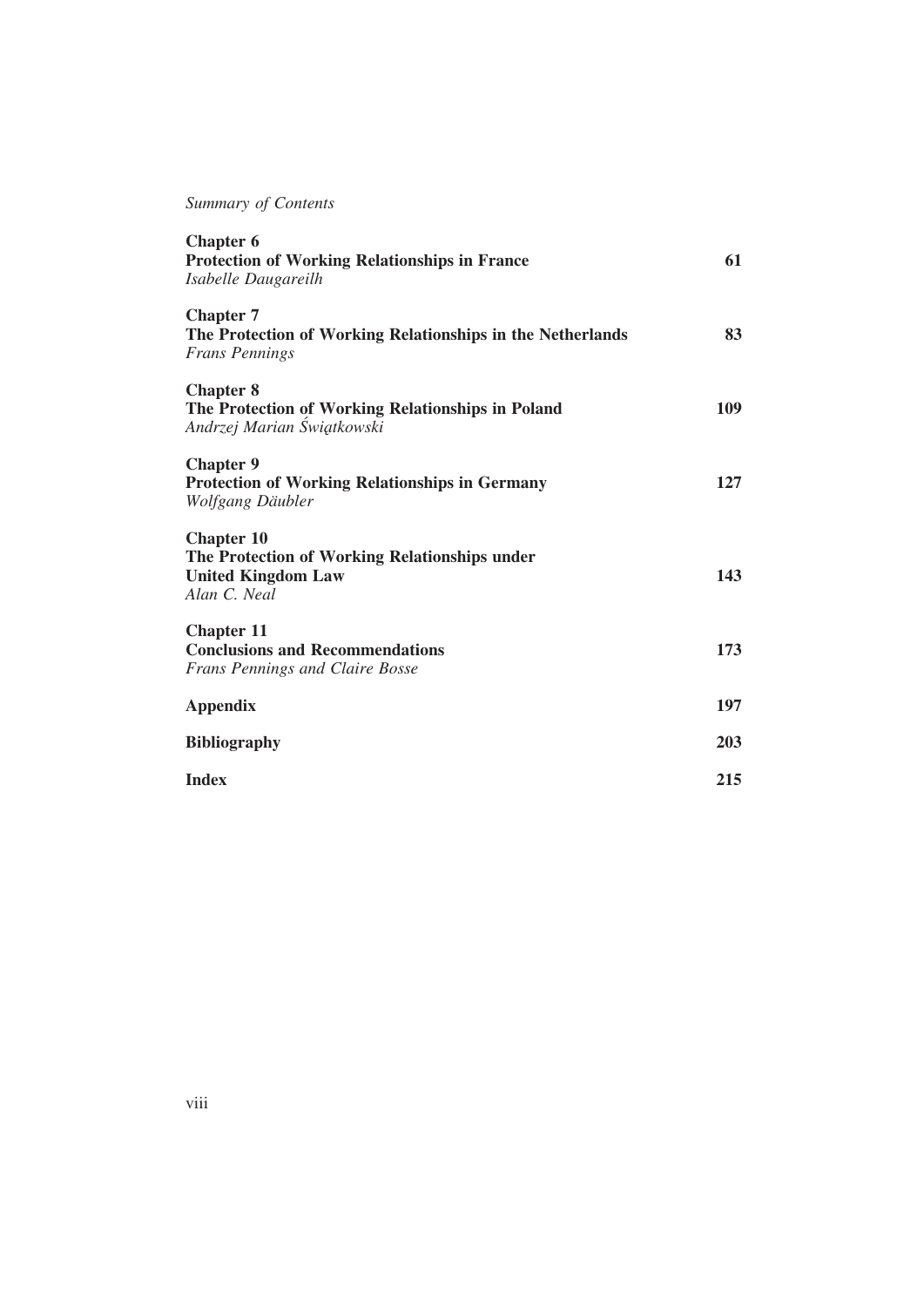# Chapter 7 The Protection of Working Relationships in the Netherlands

Frans Pennings

#### 1. INTRODUCTION

In Dutch law, there are three types of contract under which a person can perform work. The first to be mentioned, the most important one, is the contract of employment. Only persons working under this type of contract are employees and receive labour law protection under, *inter alia*, the *Burgerlijk Wetboek* (BW – Civil Code). The protection by the Dutch Civil Code and other labour Acts and regulations includes provisions regulating dismissals, a restriction of successive fixed term contracts, health and safety and codetermination, and minimum wage protection.<sup>1</sup> Social security protection is also to a large extent linked to the status of employee.<sup>2</sup>

A contract of employment requires, in particular, that a person works in a subordinated position for another person and has the obligation to do the work personally, that is, he cannot ask somebody else to do the work instead.

The other types of contract under which work can be done are the contract for services and the contract to realise a certain work (e.g., a house); under these types

<sup>1.</sup> See, for an English language overview of Dutch labour law, A. Jacobs, Labour Law in the Netherlands (The Hague: Kluwer Law International, 2004).

<sup>2.</sup> See, on the Dutch law, also Robert Knegt (ed.), The Employment Contract as an Exclusionary Device (Antwerp: Intersentia, 2008).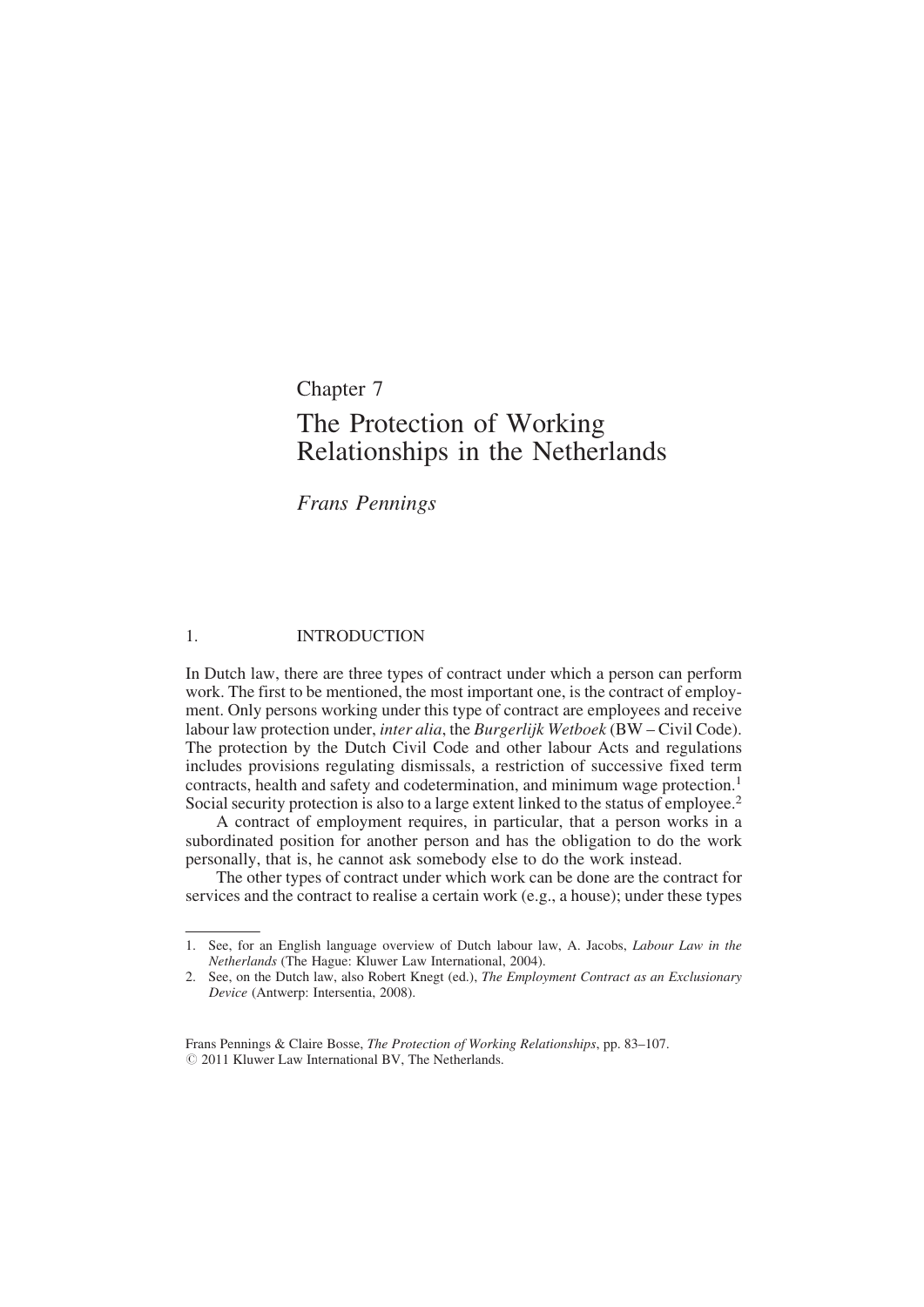of contract the work is not done in subordination to another person and the work does not have to be done personally. Work that is done by self-employed persons for a principal is done under one of these two types of contract.

If for a working relationship a contract of services or assignment is made, but the actual circumstances in which the work is done has all characteristics of a contract of employment, such as that work is done in subordination, the contract concerned is considered a contract of employment. Sometimes this is called: 'lifting the veil'; the veil (the name of the contract) is lifted and on the basis of the facts of the case it is concluded that there is an employee relationship.3

Through time (the effects of) some escape routes have been closed, limited or mitigated by statutory instruments and/or court decisions. However, this does not mean that now all dependent work is always done under a contract of employment and that the protection is always satisfactory.

In particular in case of flexible workers, it can be uncertain whether they have a contract of employment or not. Examples of flexible contracts under which these workers are engaged are on-call contracts, freelance contracts and homeworker contracts. These contracts may be contracts of employment, but this is not necessarily the case, depending on whether the worker works in subordination to another person or not and whether he is obliged to do the work personally.

A special category of flexible worker is the worker engaged by an agency for temporary work (henceforth: agency worker). Until 1998 it was regularly disputed in Dutch law whether the agency worker was an employee or not; the Flexibility and Security Act (to be discussed in Section 3 infra) introduced provisions to regulate his legal status. Agency workers will be discussed in Section 6 infra.

Some workers prefer not to work under a contract of employment, as it may give them more freedom and a higher net income to work as 'self-employed'. However, when a particular risk materialises (invalidity, unemployment), or the contract with the principal ends, the person is confronted with the fact that he does not have social security or labour law protection. If this happens, some of these quasi self-employed persons try to be recognised as employee.

A special category consists of self-employed people without staff. A selfemployed person without staff is often dependent on his/her principal in a way that to a very large extent resembles the position of employees, since he may be very dependent for his/her income on the work given by this principal. It may also happen that he/she does the same work for this principal as his/her employees.

In view of these different types of legal relationships in which work can be done and given the limitation of labour law in the protection of employees, the research question of this contribution is: how is the labour law protection of dependent work organised and are there gaps in this protection? How is this situation to be assessed vis-à-vis Recommendation 198?

<sup>3.</sup> An example from the case law is a judgment of the *Hoge Raad* (Supreme Court) of 17 Nov. 1978, NJ 1979/140 (IVA-ponstypiste), concerning a homeworker working for a particular enterprise. On the basis of the circumstances the court decided that the worker was to be considered an employee.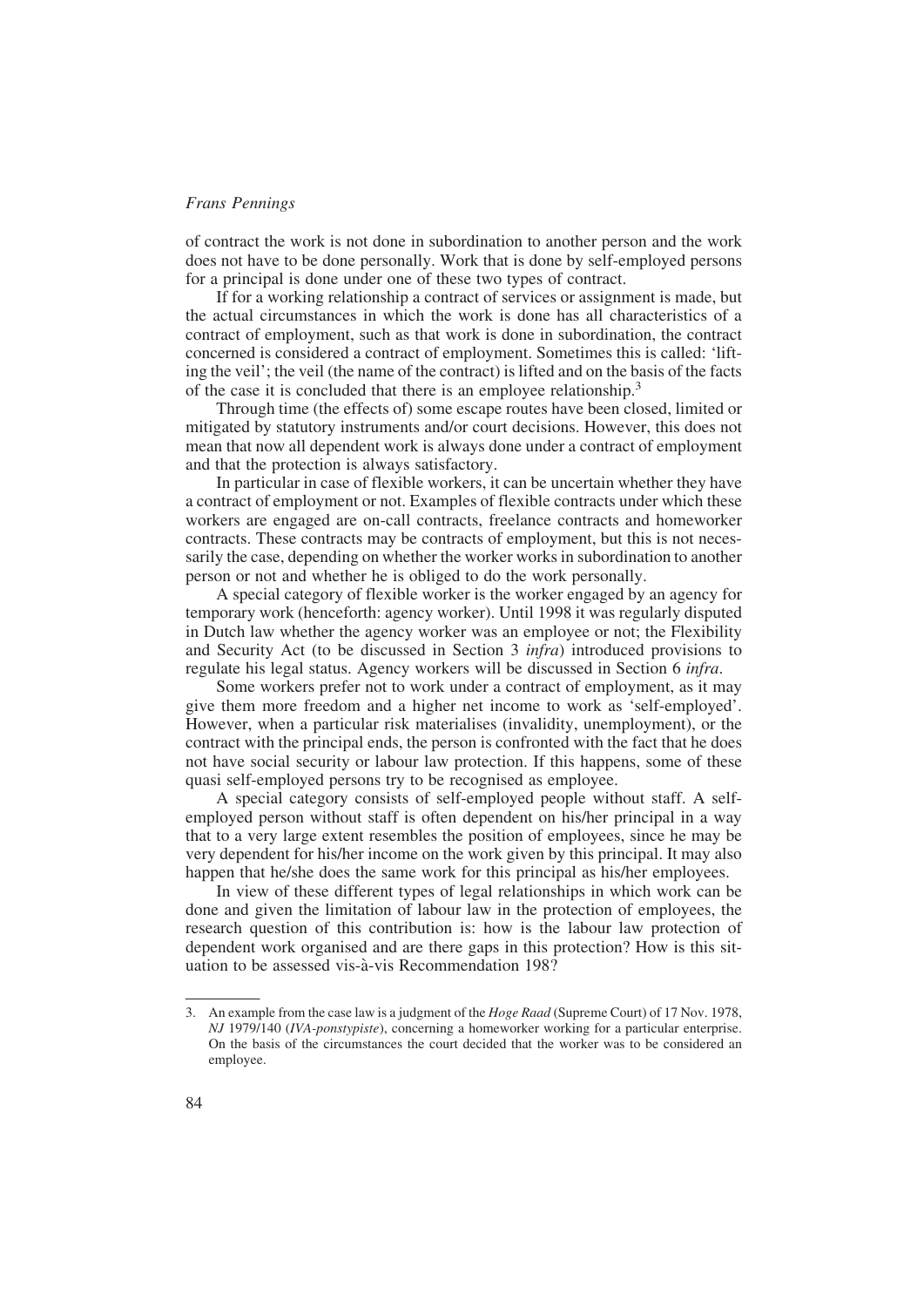In order to be able to answer these questions I will first discuss the criteria which are applied in order to determine that there is a contract of employment or not (Section 2). Then I will discuss the measures in favour of the flexible workers (Section 3), including the introduction of legal presumptions that there is a contract of employment (Section 4). Subsequently, I will discuss the position of persons who are designated as employees on the basis of an Act, that is, the postmen (Section 5) and temporary agency workers (Section 6). In Section 7, I will analyse the position of the self-employed, with special attention to how the protection of workers is or can be extended to them and which are the pros and cons of such protection. Finally, I will analyse the position of the dependent workers in view of the ILO Recommendation.

First I will give some figures on the flexible workers and the self-employed without staff

#### 1.1 **FIGURES**

Since the 1960s there has been an important change from permanent and full-time jobs to more flexible jobs. In 1969, 82% of the jobs were permanent; 14% was part-time and 5% was flexible. The absolute number of permanent and full-time jobs has not changed since 1969, but its share in the total number was reduced to 47% in 2005; in this year the share of flexible work was around 9%. <sup>4</sup> For this purpose, flexible workers are agency workers, on call workers and workers with a fixed-term contract. On call workers predominantly work in middle-sized firms (ten – ninety-nine employees), such as restaurants and cafes.

Flexible workers often work in the health and welfare sector  $(23\%)$  and commercial services (14%). Relatively few flex workers work in the industrial sector  $(15\%)$ .

Most on call workers work for a relatively long period on basis of the contract (on average 938 days), although often the number of weekly working hours is low (eleven on average).

There are between 250,000<sup>5</sup> and 330,000 self-employed persons without staff in the Netherlands;<sup>6</sup> some assessments give higher figures. For instance, the Central Statistics Office counted in the third quarter of 2009 almost 630,000 self-employed without staff. From research it appears that the large majority  $(95\%)$  of the self-employed voluntarily chose this status;<sup>7</sup> only 1.2% appeared to be forced by their employer to become self-employed. However, it may also

<sup>4.</sup> R. Knegt et al., Tweede evaluatie Wet flexibiliteit en zekerheid (Amsterdam: HIS and TNO, 2007), 13.

<sup>5.</sup> See P. Vroonhof et al., Zelfstandigen zonder personeel (Zoetermeer: EIM and Bureau Bartels, 2008).

<sup>6.</sup> Frans Pleijster and Pim van der Valk, Van onbemind tot onmisbaar. De economische betekenis van ZZP'ers nu en in de toekomst (Zoetermeer: EIM, 2007).

<sup>7.</sup> See P. Vroonhof et al., Zelfstandigen zonder personeel (Zoetermeer: EIM and Bureau Bartels, 2008).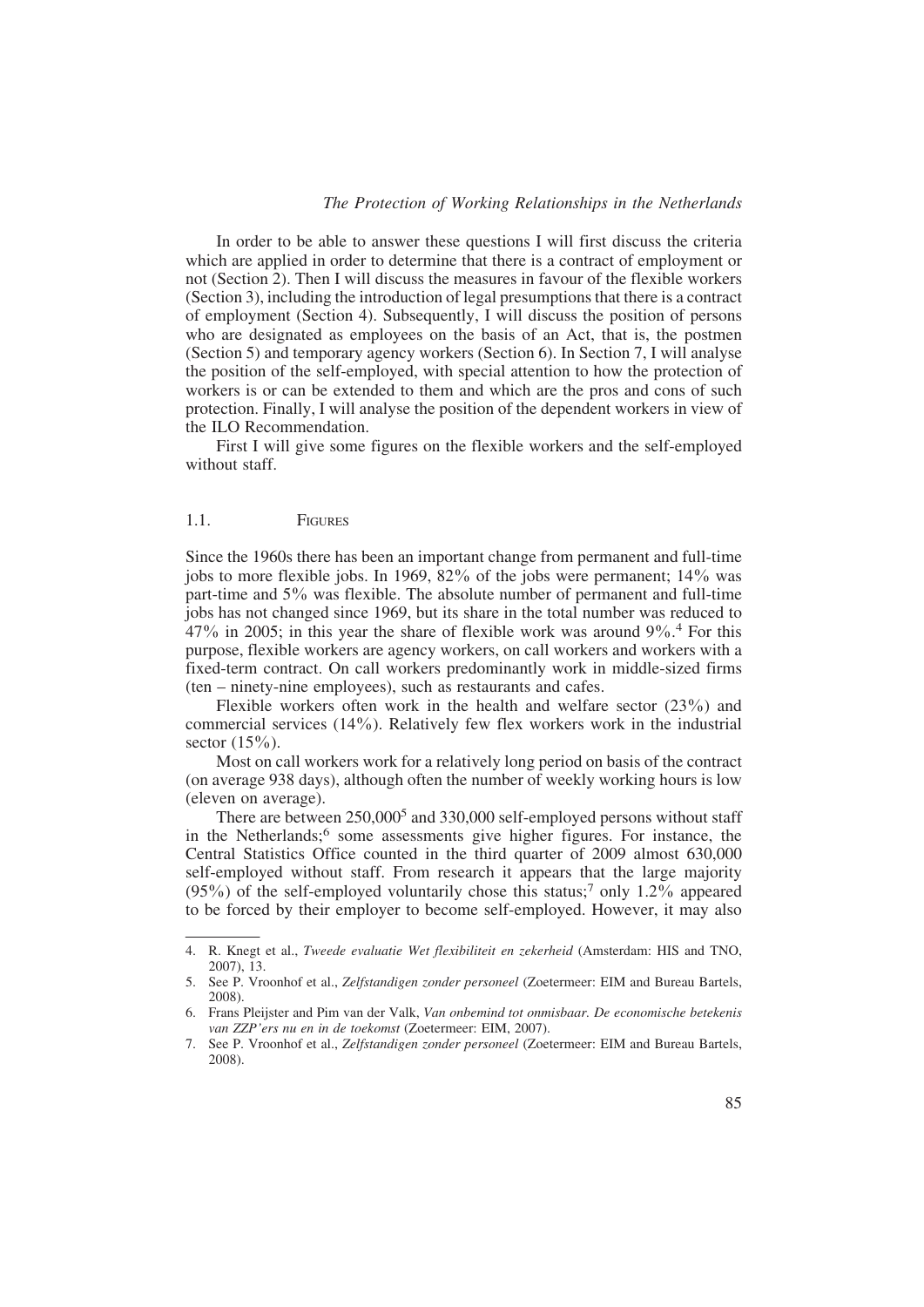happen that employers appear to *encourage* their employees to become selfemployed. About 3.6% chose this status as they saw no other way to earn an income; these were often persons in receipt of benefits.

# 2. CRITERIA FOR ADOPTING A CONTRACT OF EMPLOYMENT

Having a contract of employment is essential for an employee; it is not only itself a source of rights and duties, but it gives access to various other rights and duties in the area of individual and collective labour law and social security law. In other words, the contract of employment is the key to labour law.<sup>8</sup> In order to be a contract of employment, the contract must require the worker to perform work, in exchange for wages, during a certain time, in subordination of an employer, and to be done personally (i.e., he cannot have himself replaced without permission of the employer).

The subordination element is the most difficult to assess. Still, it is a very important criterion. Subordination entails that the employee has to obey instructions given by the employer, irrelevant of whether the employer actually makes use of the power to give instructions. It is often difficult to check whether the subordination criterion is satisfied, since many workers have considerable, if not a large, freedom to do their work, on which the employer has little influence. It is therefore hard to prove that there is a subordination relationship (or hard to prove that there is no such relationship).

The two other types of contracts under which work is done – the contract for services and the contract to realise a certain work – are contracts to to perform a certain task respectively and to realise a certain work respectively. Also under these contracts the principal can give instructions on how the job is done; these instructions, however, do not concern the way the person who accepted the mission runs his enterprise, but they concern the actual task to be done. It is obvious that the borderline between areas where instructions can be given can be very narrow.

An important judgment in which the *Hoge Raad* (Supreme Court) gave a set of criteria in order to determine when there is a contract of employment is the *Groen*/ Schoevers judgment.<sup>9</sup> The case concerned a Mr Groen, who had his own company (Groen Tax Advisors) and this company made an oral agreement with a private training institute for secretaries (Schoevers Institute) by which it agreed that Mr Groen teaches at the institute. Groen Tax Advisors required payment for the working hours of Mr Groen, on a gross basis plus VAT. The institute did not apply its collective working conditions scheme on Mr Groen and no holiday allowance was paid to him.

<sup>8.</sup> C. Bosse, Bewijslastverdeling in het Nederlandse en Belgische arbeidsrecht (Deventer: Kluwer, 2003), 47.

<sup>9.</sup> Hoge Raad (Supreme Court) 14 Nov. 1997, NJ 1998/149; JAR 1997/263.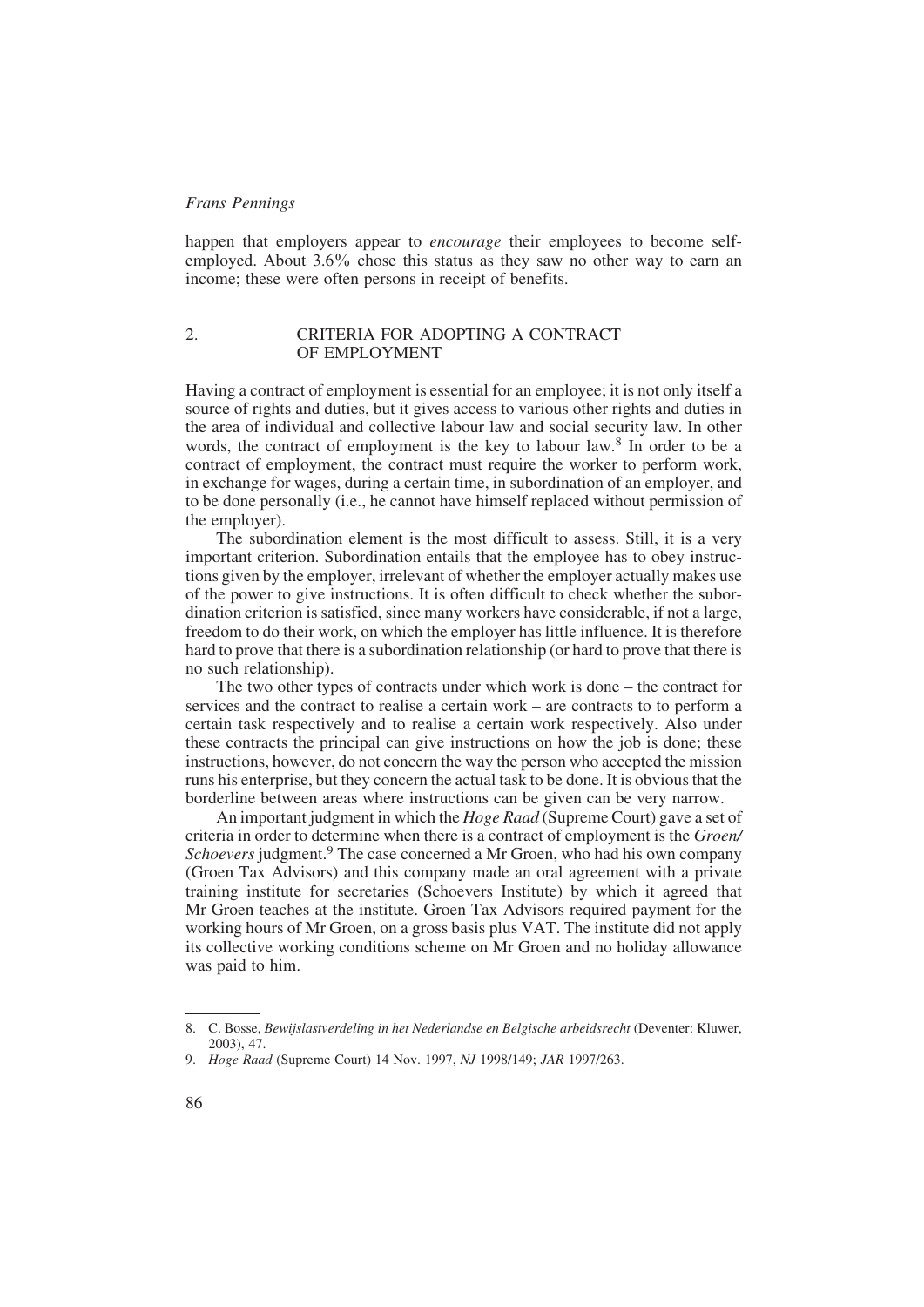#### The Protection of Working Relationships in the Netherlands

When the institute terminated the contract, however, Mr Groen claimed that he had a contract of employment with the institute. In his view the contract of service has to be reclassified as a contract of employment, since he worked under a subordination relationship for the institute, he had to teach at specific times and days and he had to take the holiday periods into account. In addition, he was obliged to be present at the times specified; he had to make use of the prescribed materials and he had to follow the teaching programme of the institute.

The *Hoge Raad*, however, decided that he did not have a contract of employment. It argued that the question which type of agreement was at stake had to be decided on the basis of the facts and circumstances of the case. For this purpose, the intention of the parties when they concluded the contract was decisive. The Court added, however, that the way in which the parties elaborated the agreement in practice is also relevant to this. In other words, a practice different from the terms of the contract is important for interpreting the intention of the parties.<sup>10</sup>

The second step in the analysis of the Court was that, after having determined the intention of the parties, the legal effects which the parties have connected with their relationship has to be considered. The Court of First Instance, whose task is to consider the facts of the case, found that the remuneration for the work was so different from what is common for contracts of employment, that this cannot be called 'wages'. For the *Hoge Raad* this finding was relevant to concluding which legal effects were connected with the contract. In addition it also took into account the fact that the working conditions rules were not applied to Mr Groen.

The third step in the reasoning of the judgment was to consider the question whether it could be said that there was still a subordination relationship of such a form and extent that, despite the earlier findings of the case, it had to be concluded that there was a contract of employment. For the answer to the question the *Hoge* Raad found it insufficient that Mr Groen had to be present at fixed times and that he had to follow the guidelines of the training institute. After all, in case of a contract of service the principal can also give instructions. The circumstances mentioned by Mr Groen, the Court continued, had more to do with work discipline and the rules of the organisation as a whole than with subordination of a person to a direct superior. Crucial is, it added, whether the position of the person concerned resembles so much that of the other workers, given the terms of the agreement and the way of functioning, that it has to be accepted that he is an employee.

Finally, the *Hoge Raad* decided that the social position of the worker is relevant. Important in this case was that the form of remuneration was proposed by Mr Groen himself. So in case of persons who can be assumed to be able to make an agreement in accordance with their will reclassification is less likely than in case a person who is highly dependent on the work provider.

<sup>10.</sup> In this respect also another famous judgment must be mentioned  $-i.e.,$  the Agfa judgment (Hoge Raad 8 Apr. 1994, NJ 1994, 704). The worker in this case was given a contract as a temporary worker paid on an hourly basis, but was in fact continuously employed as a full-time worker. She performed the same activities as the other employees working in the enterprise. The Supreme Court considered that the initially agreed conditions are not decisive, but relevant is also how the parties elaborated the contract and thus have given it a different content.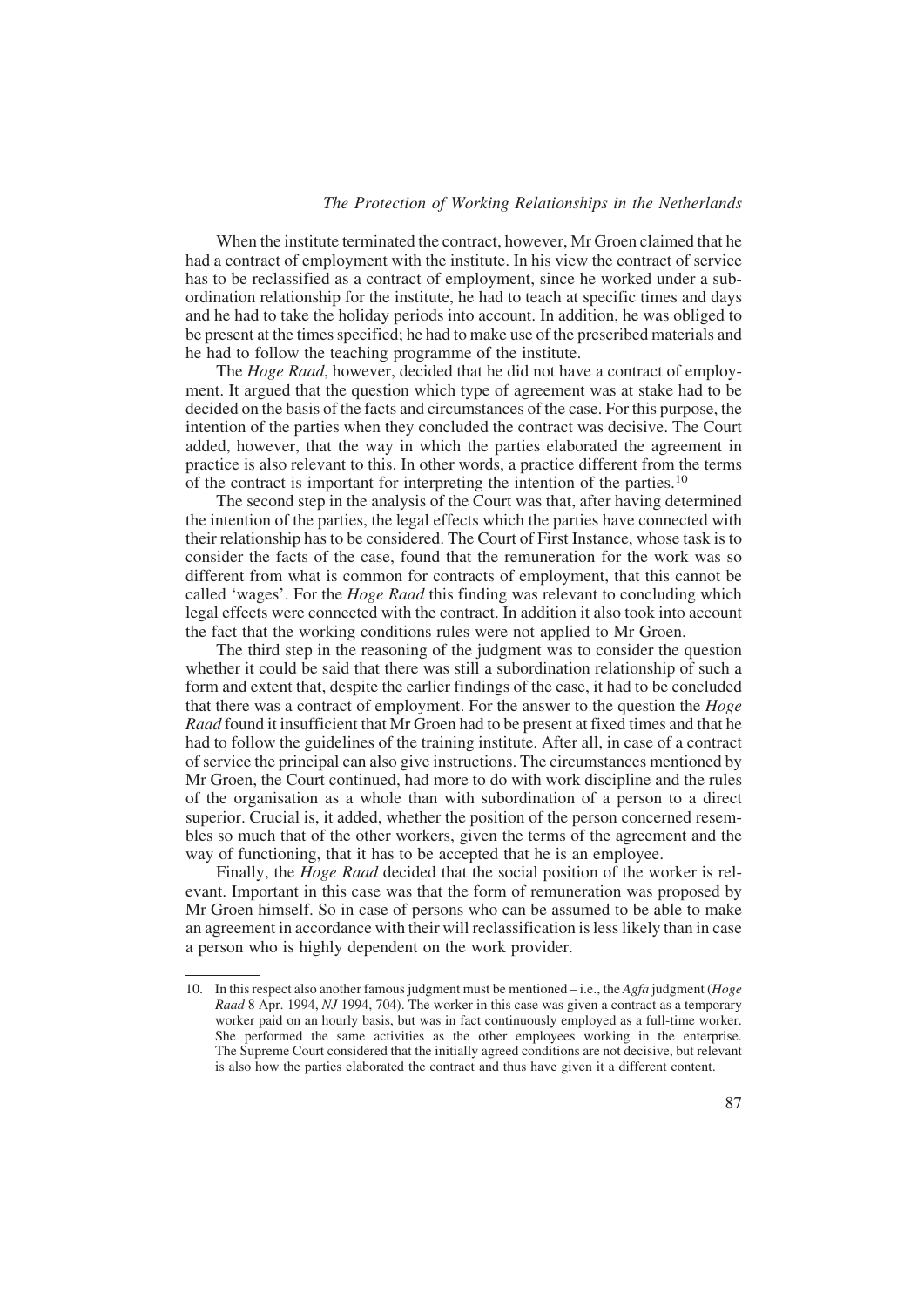Thus, in the Groen/Schoevers judgment, the Supreme Court considered the parties' intention as very important. At first sight this may seem remarkable, as this approach is contrary to the idea that the weaker party has to be protected against the stronger party. As a party may be forced to accept a particular contract because he is so dependent on work, in labour law the intention of the parties and the name of the contract has always been considered with caution. This is also the approach of the ILO Recommendation. The problem was, however, that Mr Groen presented himself as a self-employed person, had more than one principal and benefited from his position by having a higher net income (he was not subject to employee insurance contributions), and did not claim to be an employee until he needed labour law protection. The *Hoge Raad* appeared to be reluctant to accept such an opportunistic use of labour law.

Although the actual circumstances of Mr Groen were decisive for the decision, the relevance of the judgment is much wider: also in later judgments the *Hoge* Raad referred to the criteria of this judgment.<sup>11</sup>

In the application of the *Groen* criteria the position of the worker is relevant, as we saw, and since Mr Groen really acted as a self-employed person and was in an independent position he was not considered an employee.We might then expect that the court will come to a different conclusion in the case of workers in a weaker position having a contract stating that they are not an employee. This is indeed the case, as can be seen in the Beurspromovendi judgment. The case concerned persons writing a PhD thesis at a university who were given the status of student with a grant, instead of employee, which is the usual legal status of persons doing this work at a university in the Netherlands.12 The Court did not confront these PhD writers with the fact that they signed a contract stating that they were not an employee.<sup>13</sup>

Thus many circumstances are important for deciding whether there is a contract of employment. In her PhD thesis, Claire Bosse included a checklist of relevant criteria made on the basis of an analysis of the case law.<sup>14</sup> This checklist has not acquired an official status nor are there other checklists with such status. In other words, deciding whether there is a contract of employment happens to a large extent on a case to case basis.

# 3. THE FLEXIBILITY AND SECURITY ACT

As we have seen, sometimes it is uncertain whether persons performing work have a contract of employment or not. In 1998 the Civil Code was amended in order to

<sup>11.</sup> Hoge Raad 10 Oct. 2003, JAR 2003/263 (Van der Male/Den Hoedt). See also Hoge Raad 10 Dec. 2004, JAR 2005/14, NJ 2005/239 (Diosynth/Groot-Veen); E. Verhulp, 'Een arbeidsovereenkomst? Dat maak ik zelf wel uit!', Sociaal Recht (2005), 87 et seq.; C.J. Loonstra, 'De gezagsverhouding ex artikel 7:610 BW', Sociaal Recht (2005), 96 et seq.

<sup>12.</sup> They may also be civil servant, but we will not discuss this here.

<sup>13.</sup> Hoge Raad 14 Apr. 2006, JAR 2006/119, RVDW 2006/387.

<sup>14.</sup> C. Bosse, Bewijslastverdeling in het Nederlandse en Belgische arbeidsrecht (Deventer: Kluwer, 2003).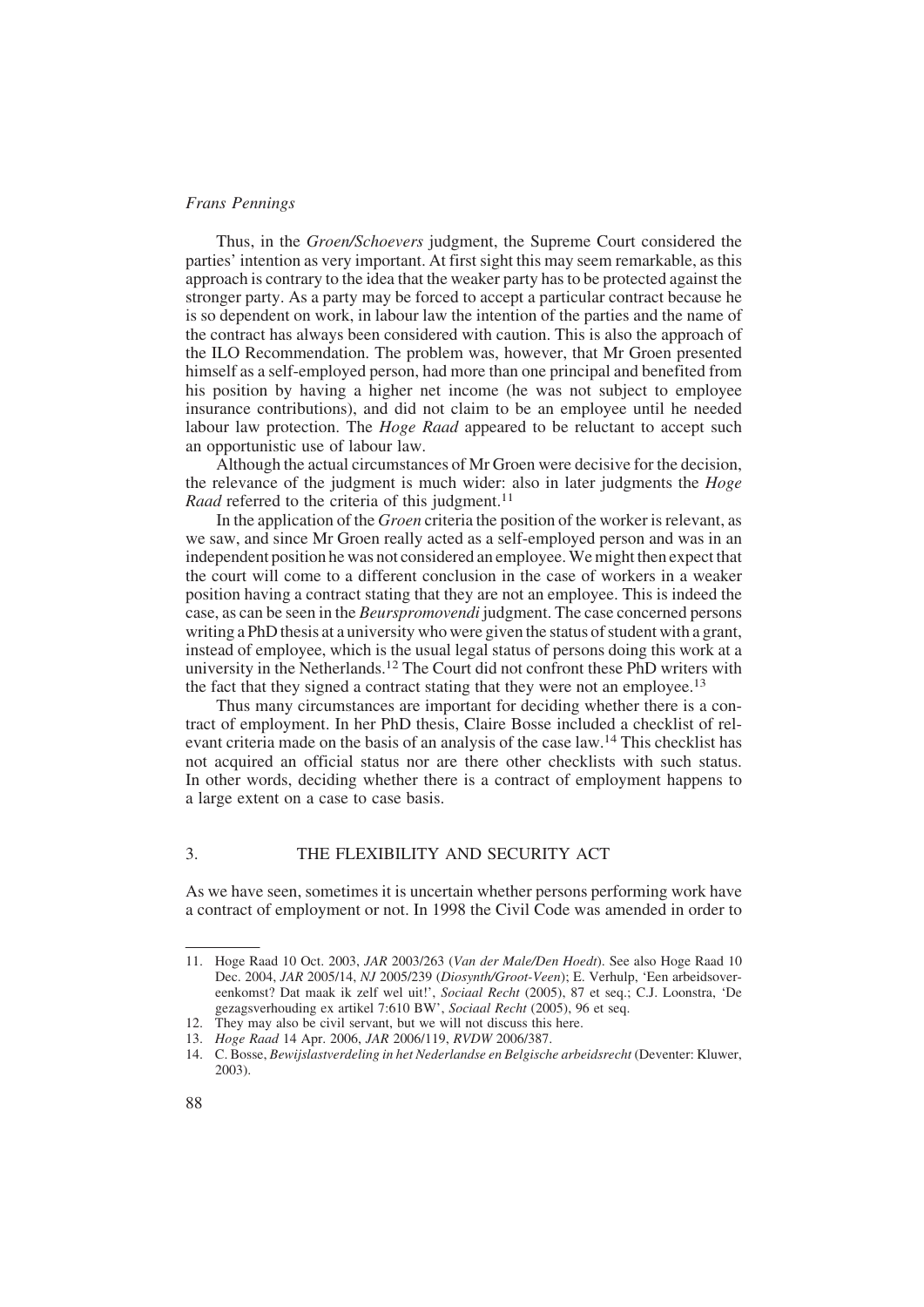improve the position of flexible workers. In this section I will describe the background of this amending law; in the following sections I will describe the changes in larger detail.

The discussion on the need of protection of those providing work under a contract other than a contract of employment dates from the 1970s if not before. In 1972 it was proposed to introduce a provision into the Civil Code containing a refutable legal presumption that work done under particular circumstances was done under a contract of employment.15 However, this proposal was not accepted.

In the 1990s, politicians and authors became more and more aware that the labour market was to a large extent divided, that is, between persons having a permanent contract of employment, which involved good working conditions, and persons with a marginal legal position. The large difference between the legal position of persons with a permanent contract of employment and flexible workers was hard to justify and, moreover, affected in particular women negatively. Progress in addressing this issue was made when two separate discussions were linked.

The first discussion was the need for a more flexible labour market, as often heard from employers and some economists. The then Minister of Social Affairs, Ad Melkert, presented a Paper, the Nota Flexibiliteit en Zekerheid (White Paper on Flexibility and Security),<sup>16</sup> in which he argued that, in order to have the labour force better adjusted to economic needs, more flexibility was required.

The second discussion was on the (bad) legal position of flexible workers.

These two discussions were linked, in that it was argued that if the labour market required more room for employing flexible workers, their legal position has to be improved.<sup>17</sup>

The link which was made between these two discussions allowed the Minister to bring the old issues of a more flexible labour market and a better protection of flexible workers to a higher level. Whereas in previous discussions, proposals for more flexibilisation meant a unilateral reduction of employment protection, now the need to improve the position of flexible workers was also made part of the problem (and solution).

The Minister asked the national employers and employees' organisations to investigate the possibilities of introducing more flexibility for the persons with a permanent contract and improving the legal position of flexible workers. The negotiations led to a unanimous Advice.<sup>18</sup>

The Advice was adopted in the Wet Flexibiliteit en zekerheid<sup>19</sup> (Law on Flexibility and Security, which amended the Civil Code) and the Wet allocatie

<sup>15.</sup> E.M. Meijers, Ontwerp van een Nieuw Burgerlijk Wetboek ('s-Gravenhage, 1972), 1040. See also T. Koopmans, De begrippen werkman, arbeider en werknemer (Alphen aan de Rijn: Samsom, 1962), 337 et seq.

<sup>16.</sup> Parliamentary Papers of the Second Chamber of the Parliament 1995–1996, nr. 24 543.

<sup>17.</sup> The connection between introducing more flexibility and also more security is often referred to as *flexicurity*. See, for more on flexicurity, <www.tilburguniversity.nl/faculties/law/research/ reflect/publications/papers>.

<sup>18.</sup> Advice of Stichting van de Arbeid of 3 Apr. 1996, Flexibiliteit en Zekerheid, Den Haag 1996.

<sup>19.</sup> Act of 14 May 1998, Stb. (Official Journal) 300.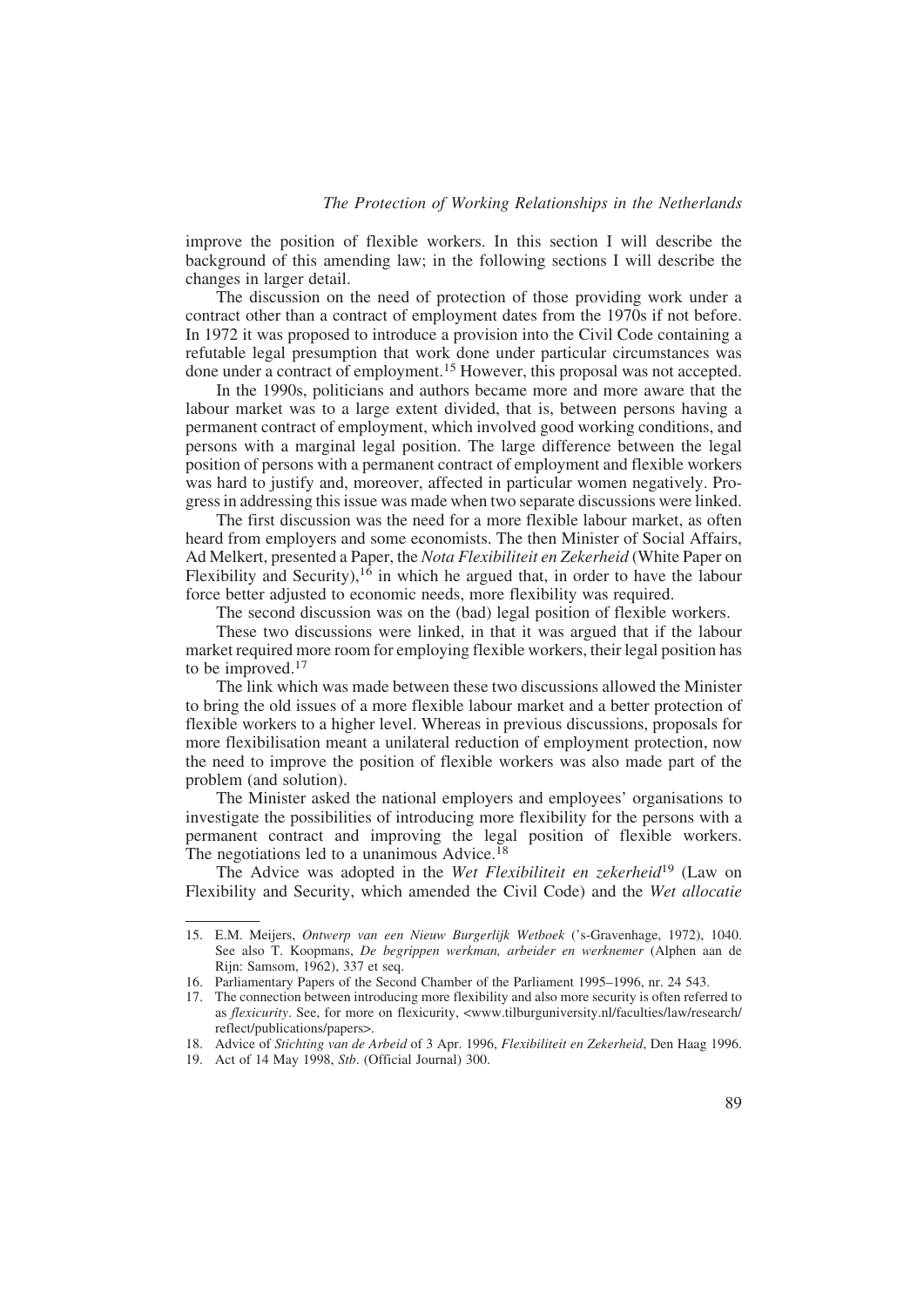van arbeidskrachten door intermediairs(Waadi – the Law on allocation of workers by intermediaries),20 concerning temporary agency work.

The Civil Code was enriched by the legal presumption that if a person has been working for some time, as specified by the Act, he has a contract of employment, unless this presumption is refuted by the employer (this will be discussed in Section 4 infra). In addition the position of persons working for a temporary work agency was improved (discussed in Section 6).

In addition the Act introduced more flexibility by allowing a longer chain of fixed term contracts. Before the change the Act provided that if a fixed term contract was followed by another one within a period of thirty-one days, the second one was to be treated as a contract for an indefinite period. Article 668a of the Civil Code, introduced by the Flexibility and Security Act, provides that if fixed term contracts have succeeded each other with periods of interruption of less than three months and the total period taken together lasted more than three years including the periods of interruption, the last contract is considered a contract for an indefinite period. Alternatively, if after three fixed term contracts the next contract is ex lege a contract for an indefinite period, unless these contracts are interrupted by a period of more than three months. These rules also apply in the case of successive contracts between an employee and different employers if they reasonably have to be considered each other's successor in respect of the work that was performed. Only collective agreements can deviate from the rules of Article 668a, so deviation is not possible by means of an individual employment contract.<sup>21</sup>

# 4. LEGAL PRESUMPTIONS

#### 4.1. THE SYSTEM OF LEGAL PRESUMPTIONS

The introduction of the legal presumption that there is a contract of employment if certain statutory conditions are satisfied was deemed necessary, given the uncertainty I have described in Section 2 on the existence of a contract of employment in particular circumstances. The new provision is a refutable legal presumption, by which is meant that the law connects the rights and duties of a particular legal status to a particular situation. If the other party disputes this, the burden of proof is reversed: the alleged employee can benefit from the presumption and the alleged employer has the burden of proof if he wishes to refute the presumption.

<sup>20.</sup> Act of 14 May 1998, Stb. (Official Journal) 306.

<sup>21.</sup> For example, if a person works three times under a contract for employment of six months, the following one is a contract for an indefinite period, even if it was given for six months only. If a person first works for three months for an agency for temporary work for enterprise X, and he is then engaged by X for the same work for six months, and then again by the agency for three months for the same work for X and then again by X for three months, the protection of 668a also applies. The same is true in case of three successive contracts with the agency to work for X and then the worker is employed by X itself.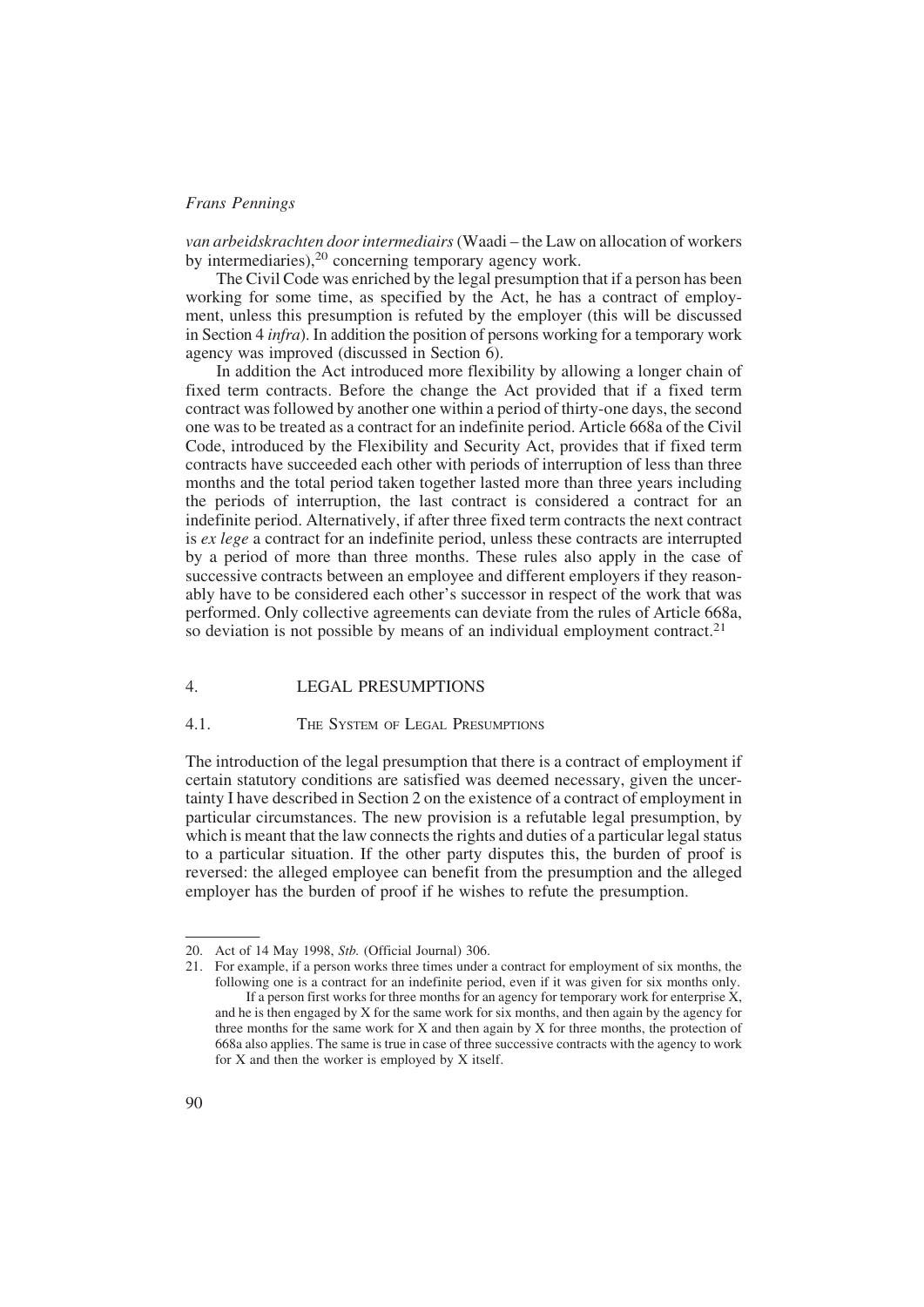#### The Protection of Working Relationships in the Netherlands

The statutory presumption provides that a contract of employment is presumed if a person has worked during at least three months in any week or at least twenty hours a month for the same employer (Article 7:610a of the Civil Code).

It is to the employer to prove that the conditions for the presumption are not satisfied or that the conditions for the legal status that is presumed are not satisfied.

There were several objectives linked to the legal presumptions in the Flexibility and Security Act. The first one was to encourage employers to avoid uncertain provisions and fake constructions in the future. The second one was to contribute to solving disputes on whether there is a contract of employment and therefore avoiding court cases. These objectives meant to reduce the use of and problems with marginal contracts (prevention). The third objective was to improve the position of persons working under marginal contracts.

#### 4.2. PRESUMPTIONS OF THE EXISTENCE OF THE CONTRACT

Since the legal presumption is refutable, the employer can provide proof that there is no contract of employment. The Act does not elaborate how the legal presumption can be refuted, but it is likely that the employer has to show that one or more criteria for the contract of employment are not satisfied, that is, he can try to prove that the worker does not do the work personally, for wages, for a certain period and under a relation of supervision. Since the statutory conditions for the presumption mention elements other than the conditions for a contract of employment, it is eminently possible that the employer succeeds in proving that there is no contract of employment.22 Thus, the presumption did not extend the coverage of the contract of employment by loosening the conditions, but introduced a reversal of the burden of proof and therefore improved the legal position of the worker.<sup>23</sup>

In the Beurspromovendi judgment<sup>24</sup> – already mentioned in Section  $3$  – the Hoge Raad decided that courts only have to investigate whether the legal presumptions are refuted. If the court decides that this has not successfully been done, the existence of a contract of employment is to be assumed. In other words, the court does not have to investigate itself whether the conditions of the contract of employment are really satisfied. Thus, in case of weak arguments presented by the employer, the worker is assisted by the law.

A relevant argument of the employer for refuting the presumption can be that the parties did not have the intention to conclude a contract of employment. He can also prove that the parties in reality did not have a relationship which must be considered as one of subordination and in which the worker has to do the work

<sup>22.</sup> See also J.J.M. de Laat, 'De rechtsvermoedens van het bestaan en de omvang van de arbeidsovereenkomst', Sociaal Recht (2006), 266; G.C. Boot, 'Rechtsvermoedens', Sociaal Recht (1997), 198; G.C. Boot, 'Weerlegbare rechtsvermoedens', Arbeidsrecht (1998), 53.

<sup>23.</sup> See De Laat, ibid., 266.

<sup>24.</sup> Hoge Raad 14 Apr. 2006, JAR 2006/119.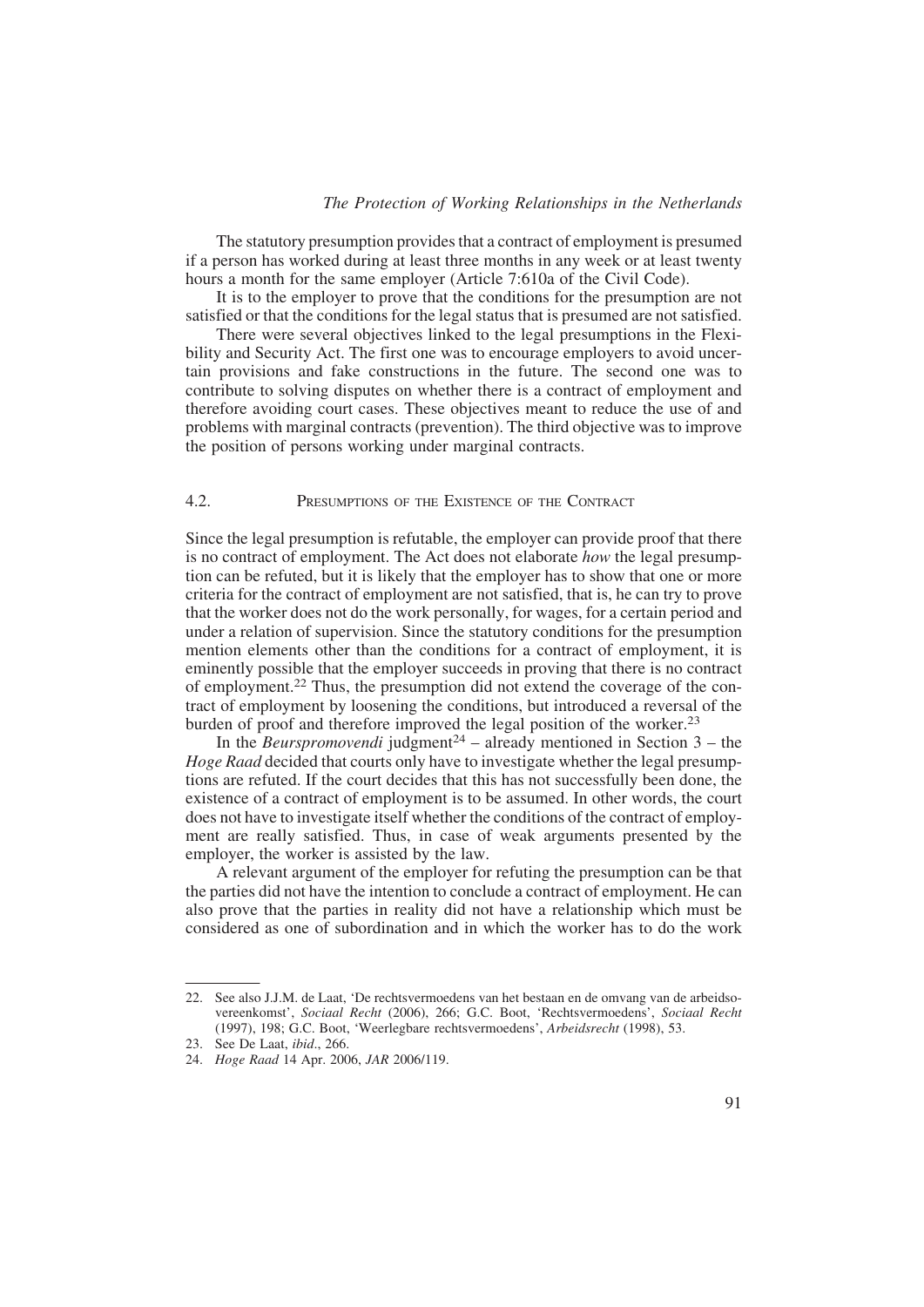personally.25 The employee for his part can try to refute the arguments of the employer.

The rules on the legal presumptions were made in favour of the employee. It is not clear yet whether an employer can also benefit from these rules. An employer may wish to rely on the legal presumptions, for instance, if he wants an on-call worker to answer the call by saying that he is obliged to do so on the basis of a contract of employment, whereas the worker prefers not to work.

#### 4.3. PRESUMPTIONS OF THE NUMBER OF WORKING HOURS

Apart from the uncertainty of the qualification of marginal contracts, there may also be disputes on the number of working hours for which the contract was made. After all, if the worker can benefit from the presumption that there is a contract of employment, but the employer denies that there is any obligation to let the worker work during a particular number of hours and in fact no work is given, the worker is not really helped by the presumption that there is a contract of employment. For this purpose Article 7:610b of the Civil Code was introduced.

Article 7610b provides that if a contract of employment has lasted for at least three months, the contracted number of working hours is assumed to be the average monthly number of working hours of the preceding three months.

For example, if a contract mentions a weekly number of twenty hours, and the worker works thirty hours in June, twenty-seven hours in July and thirty-three hours in August, he can invoke the presumption that he has a contact for thirty hours. The employer can refute this presumption, for instance by saying that this worker has to replace another worker during the summer holidays and that in the rest of the year his average number of working hours is twenty.

Article 7610b does not require that a person has worked for at least three months; relevant is only that the contract has lasted for three months. For instance, if the person has worked for two months and in one month he did not work, the average over these three months is taken.

In the *Tence Uitzendbureau*<sup>26</sup> judgment, the Court of First Instance decided that the legal assumption is not only relevant if the number of working hours is not or not clearly fixed, but also if the actual number of working hours has for a longer period been higher than the number initially agreed on.

Also the legal presumption on the number of working hours can be refuted. In order to be successful in doing so, the employer has to state and to prove that the average number of working hours in the months mentioned by the employee is not a representative sample of the number of hours normally worked.<sup>27</sup> For instance,

<sup>25.</sup> Examples of a successful refutation are Court of Amsterdam 16 Jun. 2000, JAR 2000/167 and Court of Appeal of the Hague 2 Jul. 2004, JAR 2005/20.

<sup>26.</sup> Ktr. (Court) Maastricht 22 Mar. 2006, JAR 2006/111.

<sup>27.</sup> Ktr. Gouda 19 Feb. 2004, JAR 2004/77.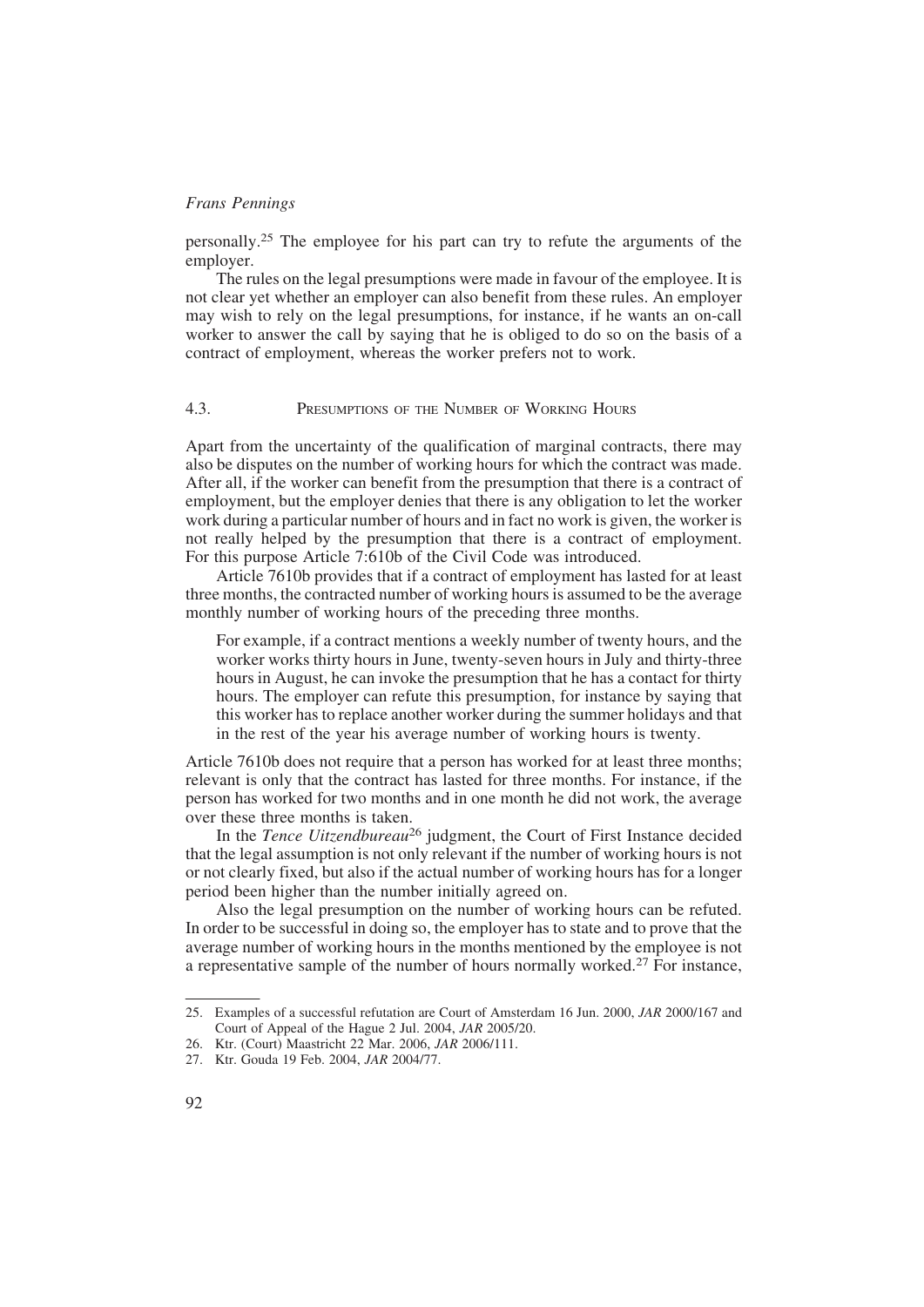the employer can take a longer period of time which shows a lower average number of working hours. In cases on the legal presumption of working hours the length of the period of reference is frequently disputed; the Act does not give criteria to determine the period of reference. So far in the case law the maximum period of reference has been one year.28

#### 4.3.1. Minimum Remuneration per Call

Another improvement for on call workers was that Article 628a of the Civil Code was introduced, which provides that in case a number of working hours of less than fifteen per week was contracted and the working times at which the work had to be done was not defined or the extent of the work to be done was not or not clearly defined, the employee is entitled for each period of less than three hours of work to the wage corresponding to three working hours.

It is not possible to deviate from this article (by individual or collective agreement) to the detriment of the worker. Article 628a is relevant only if a number of working hours is agreed which is lower than fifteen and the working times are not laid down in the agreement.

4.4. ASSESSMENT OF THE LEGAL PRESUMPTIONS

# 4.4.1. Assessment of the Objectives

The first objective of the Flexibility and Security Act was to encourage employers to avoid uncertain provisions and fake constructions in the future. The second objective was to contribute to solving disputes on whether there is a contract of employment and therefore avoiding court cases. From evaluations of the Flexibility and Security Act it appeared that the first two objectives were to a large extent met: as a result of the Act other and better formulated contracts came to be used.29 This also appeared from a second evaluation of 2007.<sup>30</sup> The presumptions thus have mainly preventive effects, in the sense that employers concluded different types of contracts than before or with more precise conditions.

The following findings are from the 2007 Report. It appeared that since 2000 in particular women who took up work again after having raised their children<sup>31</sup> were no longer working on the basis of on-call contracts. One explanation might be that they found another, better job; it is also possible, however, that after the

<sup>28.</sup> J.P.H. Zwemmer, 'Rechtsvermoeden, omvang arbeidsduur, een updating', ArbeidsRecht (2005), 50.

<sup>29.</sup> Ministerie van Sociale Zaken en Werkgelegenheid, Flexibiliteit en zekerheid, Effecten en doeltreffendheid van de Wet Flexibiliteit en Zekerheid. Eindrapport (Den Haag, 2002), I-20.

<sup>30.</sup> R. Knegt et al., Tweede evaluatie Wet flexibiliteit en zekerheid (Amsterdam: HSI and TNO, 2007).

<sup>31.</sup> In the past in the Netherlands many women gave up working completely when children were born; this tradition is now changing.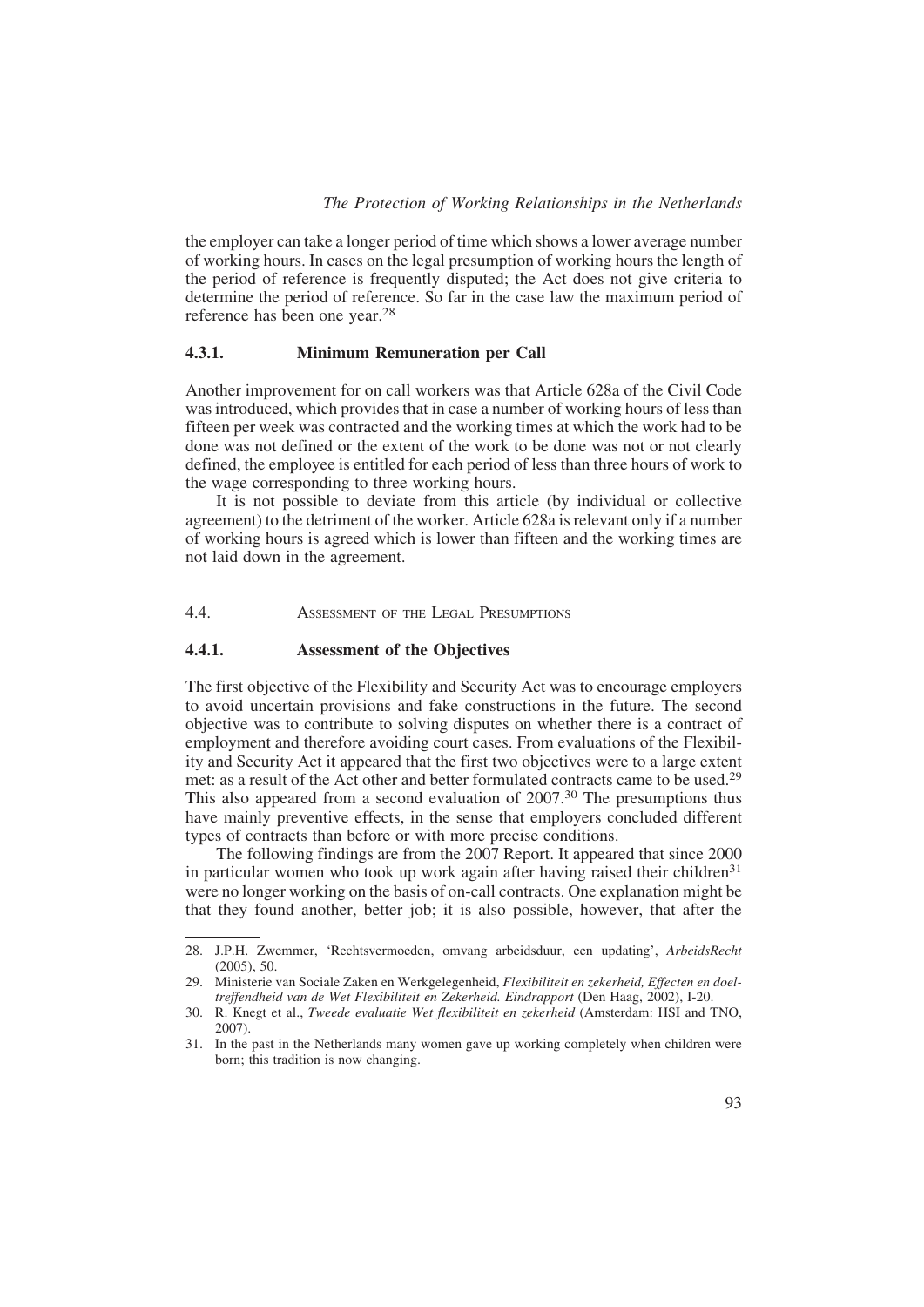introduction of the Act on Flexibility and Security employers became reluctant to make use of such contracts because of the legal presumptions. Around 2005 the use of this type of contracts was higher, but it was still less than before the introduction of the Act. In 1998 there were 200,000 on-call contracts; in 2006 there were 117,000.32 At present mainly young persons (under 25) do this type of work; these are predominantly students.

It cannot be determined exactly, the Assessment report concluded, to what extent the decrease of number of on-call contracts was due to economic factors and to which extent to the Flexibility and Security Act. Most employers mention as reason for making use of on-call contracts that they wish to be able to respond to changes in work supply; to try out new workers or to replace ill employees. For these purposes it is not useful for them to offer these workers a higher number of working hours after three months of work.33 They therefore prefer other types of contracts. It must be kept in mind that effects of the Act may to a large extent be dominated by the economic situation of the time.

The third objective of the Flexibility and Security Act was to improve the position of persons working under marginal contracts. It appeared, however, that the legal presumptions were hardly ever invoked before court, even though figures showed that a large group of the employees work longer than their contracted number for a period of more than three months.<sup>34</sup>

There seem to be three reasons for not invoking the presumptions: workers appeared to prefer some flexibility themselves, in the sense that they did not want to work more hours than offered. A second reason was that the workers did not know the regulations on the presumptions. A third reason is that they did not want to damage the relationship with the employer.

# 4.4.2. Self-employed

In section 1, I mentioned the situation of the self-employed without staff. Also these persons could, in some circumstances, benefit from the presumptions. Of the persons working as self-employed who were interviewed for the assessment study of 2002, 25% fulfilled the conditions for the presumptions, but hardly anyone of them has invoked the presumptions, as they were either unfamiliar with the rules or they considered their situation as satisfactory.

As regards employers' reactions, it is relevant to mention that where they foresaw that presumptions could lead to problems, they offered a contract for a definite term instead of an on-call contract. Less frequently then in the first years after the Act came into force they asked permanent workers to work more hours or employed agency workers. An effect of the Act was also that the number of home workers and freelancers was reduced.

<sup>32.</sup> R. Knegt et al., supra n. 29.

<sup>33.</sup> R. Knegt et al., supra n. 29, 31.

<sup>34.</sup> Ibid., 37.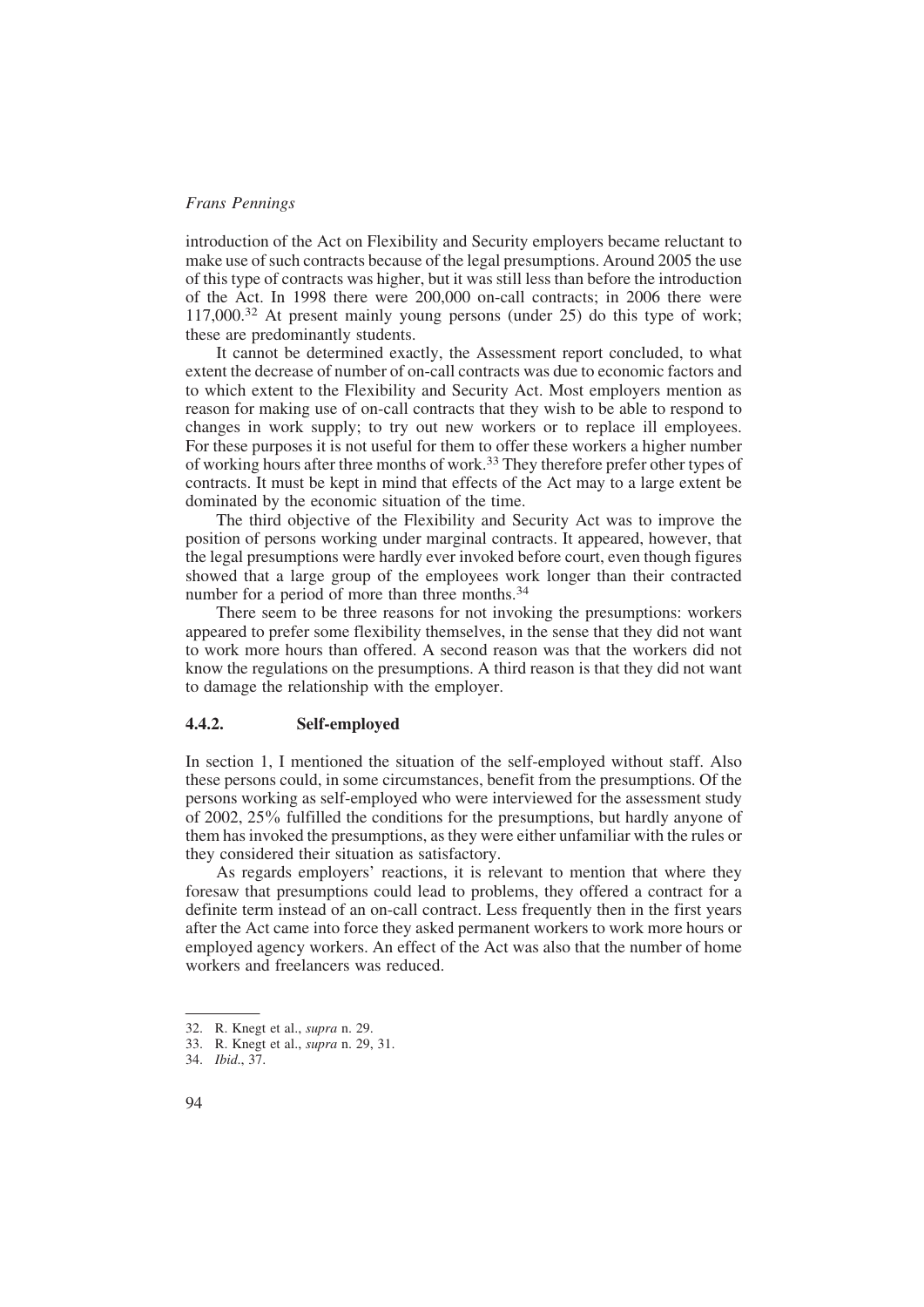#### 4.4.3. The Number of Working Hours

Also as regards the presumption on the number of working hours it appeared that the number of procedures is very low. Still, almost one in ten of the agencies for temporary work has been involved in a procedure in which the presumption on the number of working hours was invoked; these were most often lost by the employee. For the other employers involved in the study (900) there were twenty-two procedures (against some of these employers there was more than one); in the cases where more than one procedure against one employer was followed, they were won by the employee.<sup>35</sup>

#### 4.4.4. Minimum Guarantee

Van den Toren et al.<sup>36</sup> claimed that the guaranteed wages per call rule meant that the organisation of the work was improved. Employers now (in 42% of the cases) applied a minimum period per call of at least three hours. Also the nature of the contracts changed: the type of contract by which it was only provided that a worker could be called to do work was replaced by fixed term contracts or contracts for an indefinite term. Contracts with a minimum and maximum number of working hours were replaced by contracts with a fixed number of working hours.

Almost half of the interviewed employers state that they always pay the guaranteed wage, most often by requiring the employees to work for more than three hours.37 Fifty per cent of the on-call workers claim that the minimum number of working hours and the periods of work are not defined in their contract. Only 25% of the on call workers on whom the rule applies claim that they indeed receive wage for three hours per call. Thus, the act is often not applied correctly; still 60% of the employers apply contracts in which no number of working hours are mentioned. Thus in that case the legal presumption applies after three months.

# 5. THE OBLIGATION TO GIVE CONTRACTS OF EMPLOYMENT TO POSTMEN

A new development on the Dutch labour market concerns the position of persons delivering mail. After the (partial) liberalisation of the post market new companies entered the Dutch market and started competition with the former monopolist post company (TNT). The new companies do not offer a contract of employment to most of their staff, but instead the postmen are paid for each piece they delivered. As a result the new postmen are much cheaper than those of TNT; the other side of the coin is, of course, that their wage is much lower, often below minimum wage.

<sup>35.</sup> Ibid., 36.

<sup>36.</sup> J.P. van den Toren et al, Flexibiliteit en zekerheid: effecten en doeltreffendheid van de Wet flexibiliteit en zekerheid (Doetinchem, 2002).

<sup>37.</sup> R. Knegt et al., supra n. 29, 56.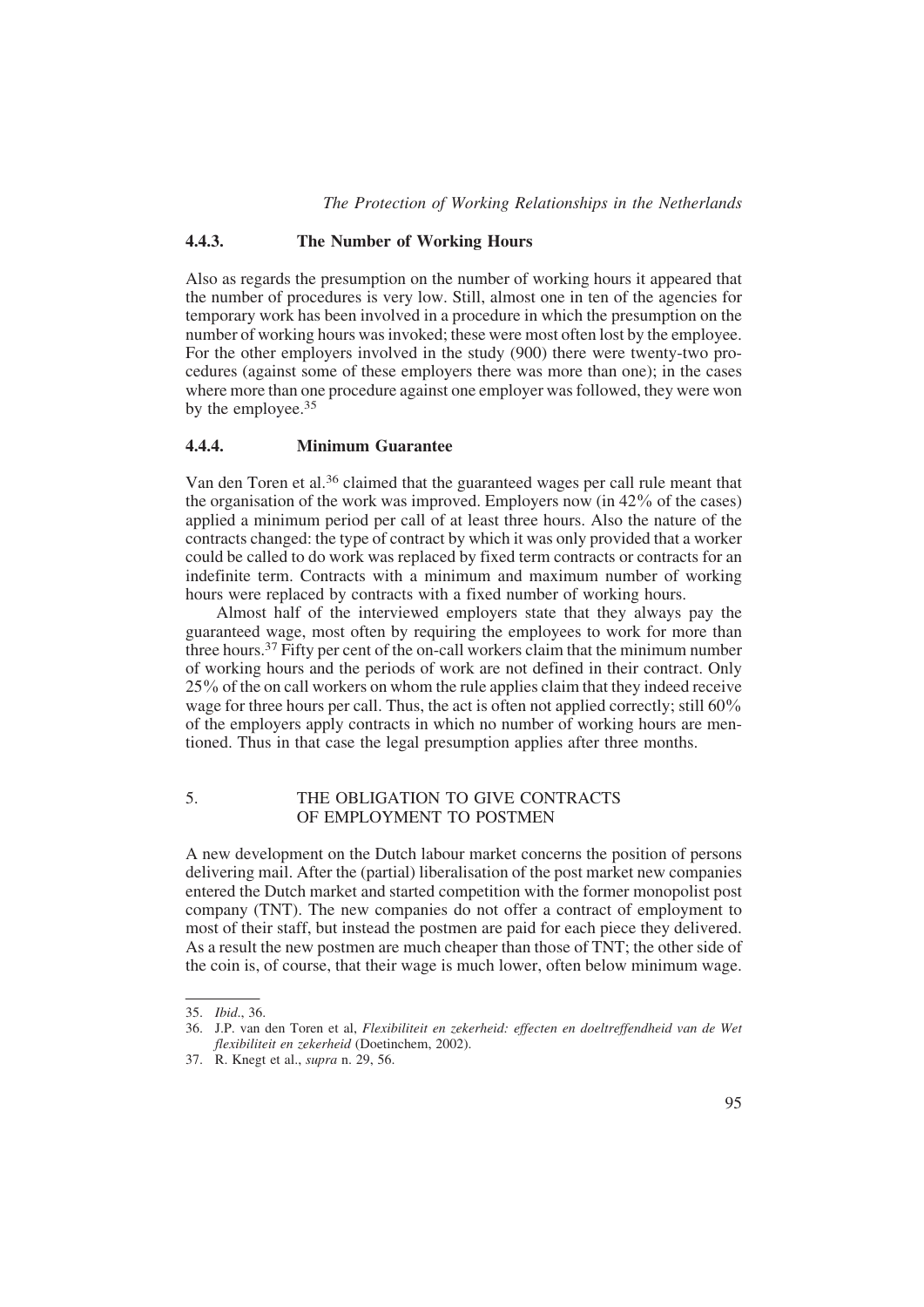The postmen have to work on two days a week and are free to choose their working times between 7 a.m. and 9 p.m. Their average working time is 5.6 hours a week. They are provided with company coats and bags but are not required to do the work personally. In case one is not able or willing to work one must seek a replacement.

As a result of these conditions it can be doubted whether they have a contract of employment.

After heavy political debates in Parliament and pressure by the unions, a regulation was made on the basis of the Post Act,  $38$  which provides that the post companies must make use of a contract of employment for their workers, unless a collective agreement is made which satisfies the conditions mentioned in the regulation. The postmen of TNT traditionally have such a contract, so the regulation was meant to create a 'level playing field' by requiring this from the new companies.

Employers and employees' organisations made a collective agreement, in which it was provided that after forty-two months 80% of the workers would have a contract of employment. This target had to be reached gradually. However, in April 2010 the target of 14% had to be reached, but at that time only 0.5% of the workers actually had a contract of employers. Therefore the trade unions denounced the collective agreement.39

When the moment on which the obligation for the post companies would become effective approached, it appeared that there was high resistance against the Act by the companies. They claimed to go bankrupt. They also claimed that the postmen did not want to have a contract of employment since that would limit their freedom to work or not and to decide their working times. One of the problems was also that the unions could simply reach their target by denouncing the collective agreement.

Since he situation was not satisfactory, a labour market expert and former union president, Ruud Vreeman, was asked to investigate the situation, which led to his report of January 2011.40 One element of the advice was that he introduced a system in which the prices for the mail can be increased, so that competition can take place without having to take recourse to too low wages. A second element is that he insists on better consultation of the employers' and employees' organisations. In fact, this is in line with the approach of the ILO Recommendation, which recommends consultation of the social partners before a particular situation is defined as an employment or self-employment relationship.

<sup>38.</sup> Postbesluit 2009, Stb. (2009), 418.

<sup>39.</sup> For a critical approach, see A. Veldman, 'Tijdelijk besluit arbeidsovereenkomst post: de goede weg om loonconcurrentie in een geliberaliseerde markt tegen te gaan?', Tra (2011), no. 3.

<sup>40.</sup> Advies Vreeman betreffende de postmarkt.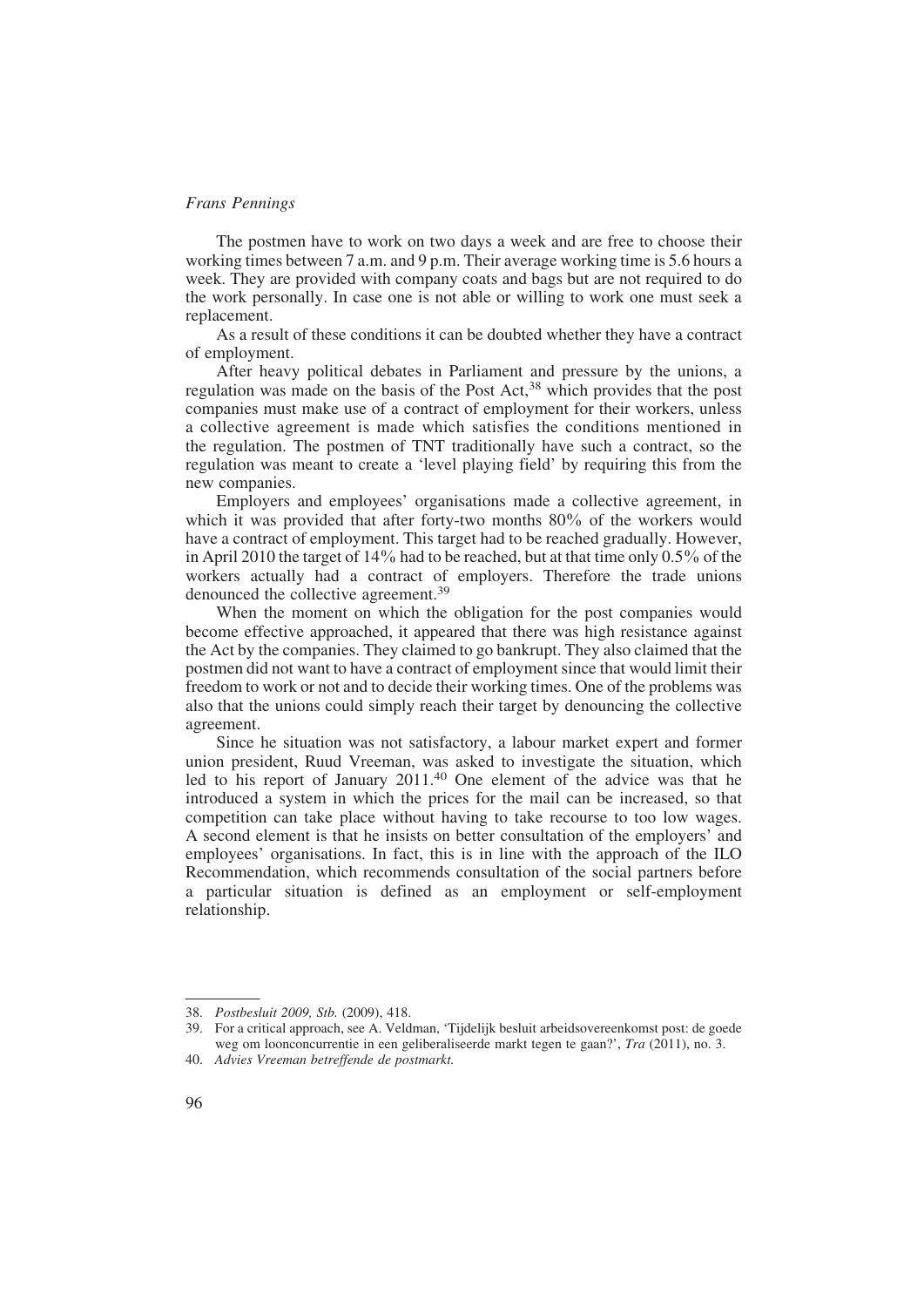#### 6. THE LEGAL POSITION OF TEMPORARY AGENCY WORKERS

#### 6.1. INTRODUCTION

As we saw in section 3, in 1998 the Wet allocatie arbeidskrachten door intermediairs (Waadi – the Law on Allocation of Workers by intermediaries) was adopted, which abandoned the previously existing rule that work for agencies for temporary work could be temporary only.<sup>41</sup> Also the permit system for agencies for temporary work was abolished. A rule, still found in the Waadi Act, is that the agency has to pay the agency workers the same wage and compensations as those due to workers in the same or comparable jobs employed by the user company. However, this provision does not apply if in a collective agreement, applicable to an enterprise to which an agency worker has been posted, the wage rates are applicable to agency workers.

The Flexibility and Security Act regulated the legal position of the agency workers. As we will elaborate below there is a connection between these rules and the Waadi. Before the Flexibility and Security Act there was serious discussion on the question whether agency workers have a contract of employment with the agency, with the user company, or no contract at all. The problem was that the agency does not really exercise supervision of the agency workers, but supervision is actually realised by the user company. In academic publications the agreement with agency workers was mostly seen as a contract of employment,<sup>42</sup> but in case law the outcomes of the cases varied.<sup>43</sup>

Furthermore, the Flexibility and Security Act amended the Civil Code in order to apply explicitly to agency workers and to provide that their contract with the agency is a contract of employment. However, also important exceptions were introduced in the Civil Code to the general rules applicable to employed persons and further exceptions were allowed by the Code to be made by collective agreements. Still, this system improved the position of the trades unions in their negotiation on collective agreements for agency workers. Whereas the unionisation of agency workers is so low that unions hardly have the power to convince employers to start negotiations, as a result of the provisions of the Civil Code agencies cannot operate without a collective agreement. Without a collective agreement the general rules of labour law which are also applicable on agency workers would make agency work very difficult. An example is the rule that the employer has to pay wage even if there is no work and the rules on the limitation of successive fixed

<sup>41.</sup> Agency workers were allowed to work six months or 1,000 hours as a maximum for a particular third person.

<sup>42.</sup> M.G. Rood and M.J van der Ven, Flexibele arbeidsrelaties (Alphen aan den Rijn: Samson, 1988), 23; K.M. van Holten, 'Detachering als alternatief voor uitzendarbeid: een valkuil', TVVS (1994), 121.

<sup>43.</sup> In a decision of the *Hoge Raad* (18 Nov. 1988, NJ 1989/344) it was decided that it was presumed that the agency worker had a contract of employment. It was thus up to the agency to show that the presumption was not correct.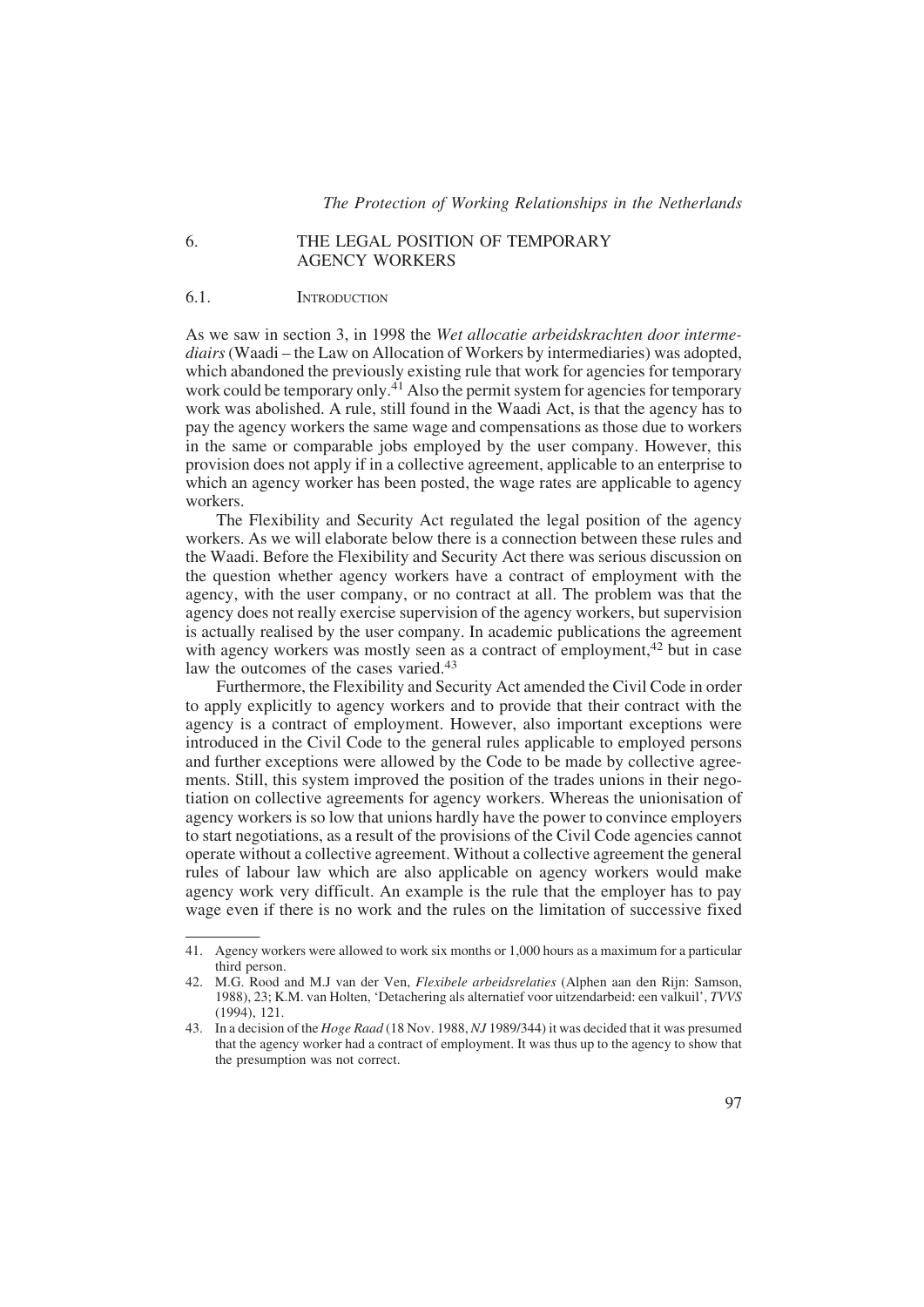term contracts (see Section 3). Collective agreements can deviate from these rules, so these are necessary. As a result of the stronger negotiation powers of unions, it could to a large extent be left to the collective bargaining to regulate agency work and the position of workers in collective agreements. In Section 6.3 I will mention some of the achievements.

#### 6.2. THE PROVISIONS ON AGENCY WORKERS IN THE CIVIL CODE

The Flexibility and Security Act introduced Article 7:690 of the Civil Code, which provides that: an agency agreement (an agreement between the worker and the agency for temporary work) is the contract of employment by which the employee is made available by the employer, as part of the profession or enterprise of the employer, to a third person on the basis of an order given to this employer, to work under supervision and direction of this third person.<sup> $44$ </sup> Although the wording of this article is – from a grammatical point of view – not very clear, in the explanatory memorandum to the Act the legislature stated univocally that 'first of all in Article 690 the agency agreement is qualified as a contract of employment'.<sup>45</sup> It was indeed the aim of the legislature to terminate the discussion on whether there is a supervision relation between the agency and the agency worker: the fact that a person works for a third person is insufficient to deny that there is a contract of employment with the agency.<sup>46</sup>

Article 690 provides that if a person is made available for a third person or firm, the rules on the contract of employment apply, except for the deviations made in the section on agency contracts of the Civil Code. In this agency contracts section special rules for the agency agreement are given. These special rules apply only for those enterprises which really have an allocation function on the labour market; bythis reservationis meant that making workers available for work for athird person or firm is part of their job or enterprise and is not done on an incidental basis only. Thus incidentally posting a worker to a third person by an employer who has completely different professional activities is not governed by the regime on the agency agreement, but by the general rules on the contract of employment. This approach restricts the possibilities of abusing the agency agreement.

Moreover, the agency agreement cannot be used for posting persons within one and the same group of enterprises. As a result, an enterprise cannot escape the provisions of the Civil Code on the contract of employment by sending employees to a daughter firm.

<sup>44.</sup> See, for a detailed discussion, F.B.J. Grapperhaus & M. Jansen, *De uitzendovereenkomst* (Deventer: Kluwer, 1999).

<sup>45.</sup> Parliamentary Papers (Kamerstukken II) 1996–1997, 25 263, nr. 3, 33. See, for critical comments, I.P. Asscher-Vonk, 'Flex en zeker: de uitzendkracht', SMA (1997), 376.

<sup>46.</sup> See also W.J.P.M. Fase, 'De uitzendkracht wordt een normale werknemer, al duurt het even', Arbeid Integraal (1997), 12; W.J.P.M. Fase, 'De gefaseerd afnemende flexibiliteit van uitzendarbeid', in F.J.L. Pennings (ed.), *Flexibilisering van het sociaal recht* (Deventer: Kluwer, 1996).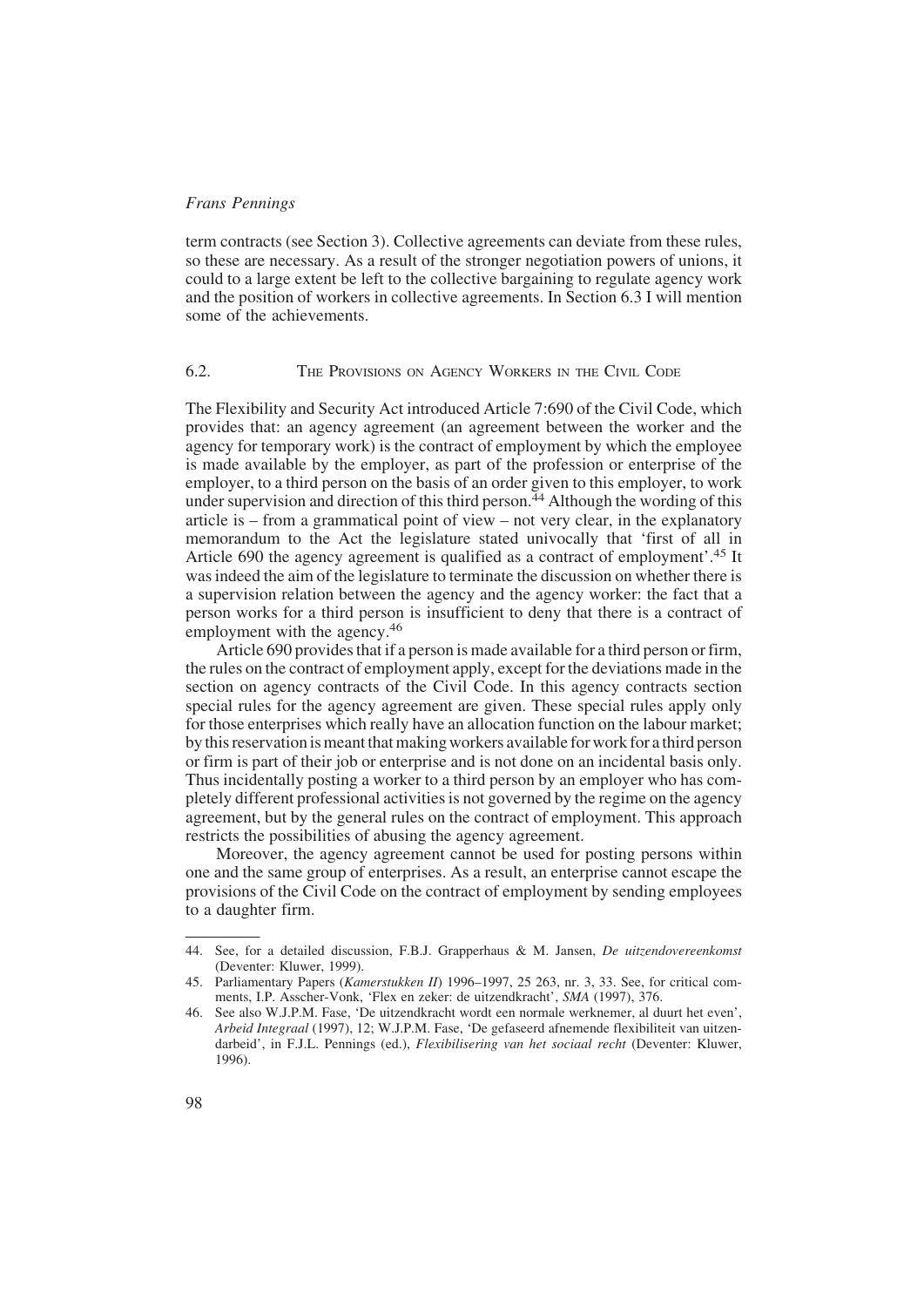The agency agreement allows particular exemptions from the rules on the contract of employment. These exemptions, related to the special nature of agency work, are the following (Article 7:691 of the Civil Code):

- the general prohibition to distinguish between persons on a contract for a fixed term and for an indefinite period does not apply (Article 7:649(5) Civil Code);
- the limitation on successive contracts for a definite period, as provided for in Article 7:668a Civil Code) applies only after the employee has been working for twenty-six weeks for an agency for temporary work;
- during the first twenty-six weeks of work an agency contract may include a provision that the contract ends *ex lege* as the posting relationship ends on request of the third person or firm.

The periods mentioned in Article 7:691 of the Civil Code during which can be deviated to the detriment of the agency workers from the provisions of the Civil Code can be extended by collective agreement.

A collective agreement is also important for agencies in view of Article 7:628 of the Civil Code, which provides that the employee maintains the right to wages if he does not work for a reason which is in all reasonableness for the risk of the employer. Lack of work is, in general, for the risk of the employer. In Article 7:628(5) it is provided that during the first six months of a contract of employment the obligation to pay wages in case of a lack of work can be contracted out by a written contract; after this period this exemption is possible only by means of a collective agreement. This rule is not limited to agency contracts, but for agencies it is essential that the risk that they have to pay wage in case of a lack of work is also taken away after this period of six months.

As I have already remarked, the provisions allowing exemptions from the Civil Code by collective agreement (only) give unions relatively large negotiation powers, since, without a collective agreement, agency work is almost impossible. Moreover, a collective agreement is important to fix the wages for agency workers, and to allow lower wages than provided in the applicable collective agreement for the other works in the industrial section concerned.

As a result, a collective agreement on agency work was made between the employers association and the trade unions in which the legal position of agency workers was elaborated, the so-called ABU Collective Agreement. On the basis of this collective agreement also facilities for supplementary old age pensions and training were organised. It must be added that agencies can evade some of the protective rules by simply ending the relationship with an agency worker just before a threshold is reached after which the legal position would have been improved. Still, there are provisions in the collective agreement which cannot be evaded, such as those on pay.

More recently also other agency organisations and other trade unions have made agreements on agency workers, which have cheaper working conditions for temporary agency workers than the ABU Collective Agreement. Since there is no system in the Netherlands to distinguish representative from unrepresentative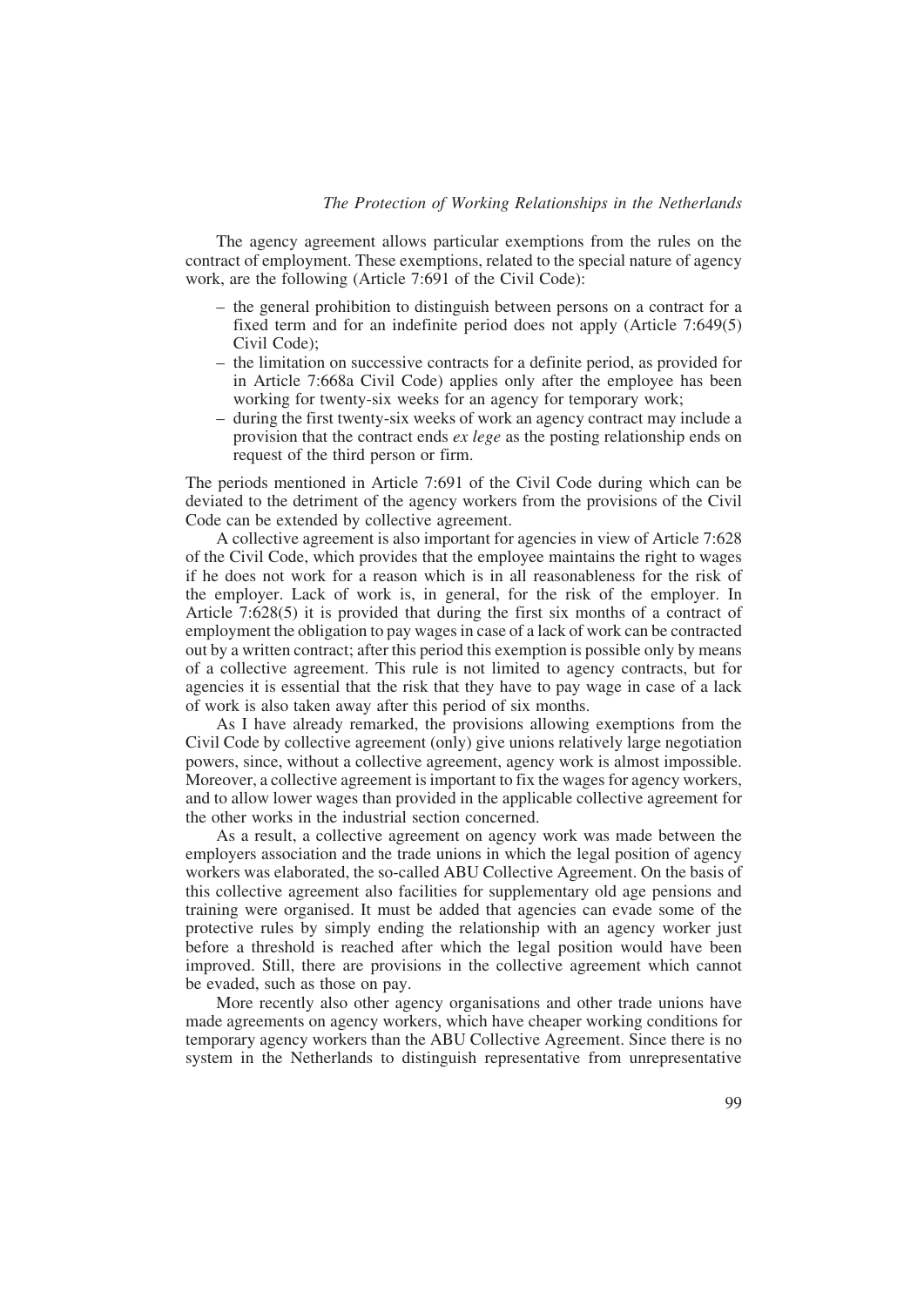unions such competition is very well possible. An additional problem is that the unionisation rate is so low that it is hard to say which union is representative. This is a weak point in the Dutch system of collective bargaining.

# 6.3. THE SYSTEM OF THE ABU COLLECTIVE AGREEMENT

In order to give an idea of the meaning of the collective agreement for agency workers I mention some main elements of the ABU Collective Agreement (2004– 2009). For the first seventy-eight weeks during which a person works for an agency (Phase A) an agency worker can be given an unrestricted number of fixed term contracts. If there is no longer work, the agency can terminate the contract without a period of notice. If the employee still works for the same agency after completion of Phase A, the worker receives a fixed term contract. If he is no longer needed for a particular client of the agency, this no longer means the end of the contract between the agency and the worker; and the contract and wage payment continue to exist. Thus the agency has to find new, suitable work for at least the same wage. This is Phase B, which lasts for a maximum of two years or eight contracts.

Phase C starts after the completion of Phase B or if no more than thirteen weeks have passed after the end of Phase B. In Phase C the agency agreement is for an undefined period. It can be terminated only by the application of the general rules of labour law, that is, by a permit of employment office  $(Uwv)$  werkbedrijf), which has to assess the application for the permit on the basis of a regulation of public law. Another possibility, apart from mutual agreement, to terminate the contract is dissolution by a judge.

# 6.4. HEALTH AND SAFETY

Article 7:658 of the Civil Code concerns the liability of the employer for the damage incurred by an employee in the exercise of his activities. This is also relevant to agency workers. If the employer does not meet his obligations properly, he has to pay the damage incurred by the employee. An exception to this rule applies only if the accident at work is the result of intent or conscious recklessness of the employee. If the agency worker suffers damages in the performance of his job, he can claim damages from the agency for temporary work and also hold the third person, that is, the enterprise which made use of his work, liable on basis of Article 7:658(4) of the Civil Code.

# Figures

In 2002 the legal position of the agency workers was assessed.<sup>47</sup> According to the researchers in 2000–2001, 80% and 85% respectively of all agency workers were in phase 1 and 2. In these years  $13\%$  and  $11\%$  respectively of all agency

<sup>47.</sup> Berenschot, Flexibiliteit en zekerheid, effecten en doeltreffendheid van de Wet Flexibiliteit en zekerheid (Utrecht, 2002) Report II, p. 4.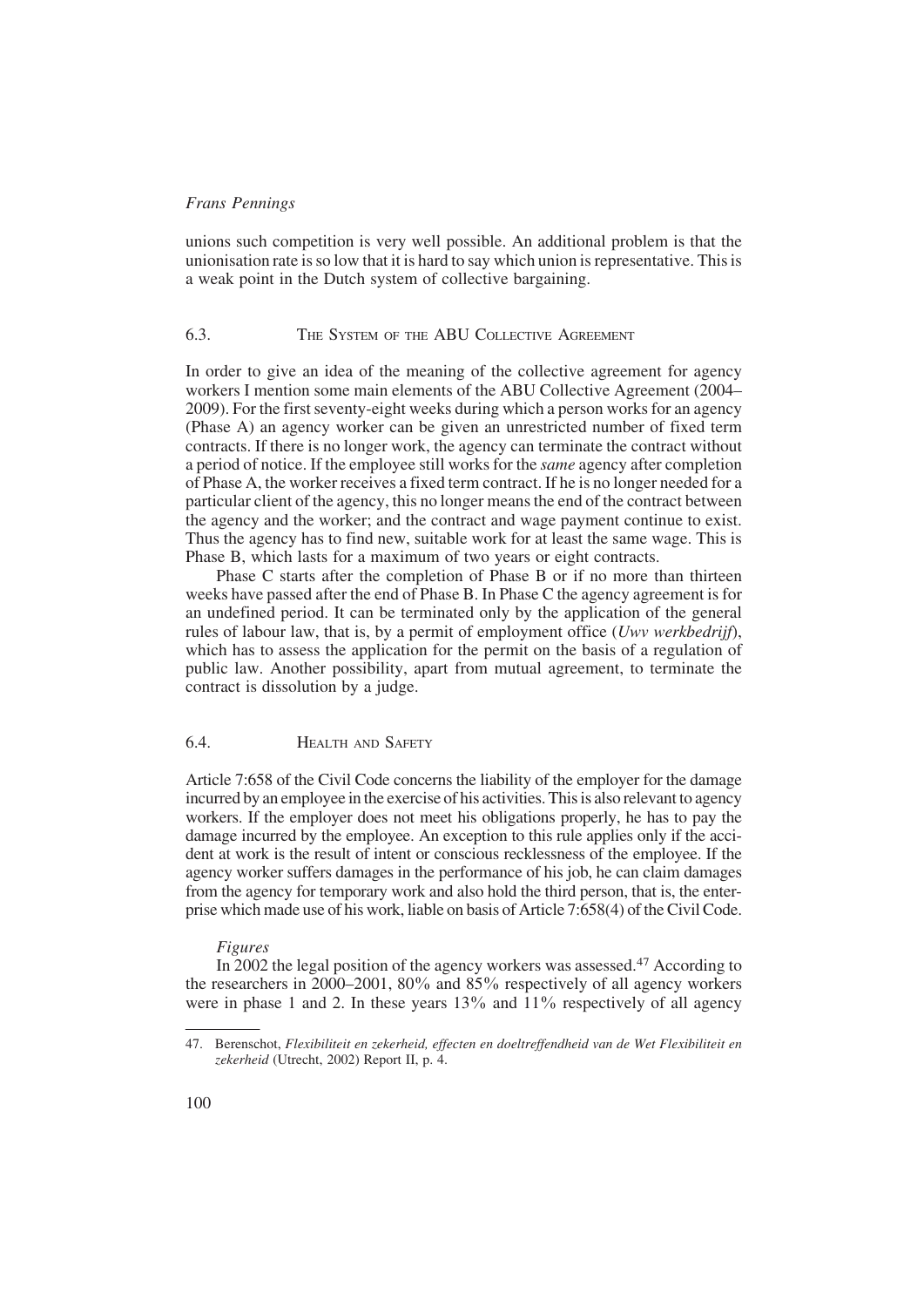workers were in phase 3 and not more than 7% and 4% of the agency workers had a contract for an indefinite period.48

# 7. PROTECTION OF NON-EMPLOYEES

In this section I will discuss the position of persons not working under a contract of employment. I will focus on the self-employed persons without staff, as they may be in a position closely resembling that of employees and therefore need special attention.

# 7.1. HEALTH AND SAFETY

The protection in case of accidents at work and occupational diseases is not limited to employed persons. Article 7:658 BW(4), already mentioned in the previous section, provides that a person who has another person work on a contract other than a contract of employment is liable for damages.<sup>49</sup> This extension of employees' protection concerns assignments for work which is done professionally, provided that these are activities which the principal could also have his employees do in his enterprise or profession.

# 7.2. THE REMUNERATION

Also the Act on Minimum Wages is relevant to some self-employed without staff. On basis of Article 3 of this Act it is possible to assimilate working relationships with contracts of employment for this Act. The Minister of Social Affairs issued a Decree<sup>50</sup> to assimilate working relationships of a person who works on the basis of a contract of employment for remuneration for at most two principals unless the work performed is done as professional or an enterprise, and the work has to be done personally or exclusively with the help of family members. This working relationship has to last at least three months and the work must take at least five hours per week. This is relevant to some self-employed persons.

The Act on collective agreements can also be applicable on categories of the self-employed and thus give even higher protection than at the minimum level; according to Article 1(2) of this Act a collective agreement can concern contracts for services or assignments. This is relevant, in particular, where (very) low rates apply for a certain kind of work. A well-known example is that of translators and

<sup>48.</sup> R. Knegt et al., Tweede evaluatie Wet flexibiliteit en zekerheid (Amsterdam: HSI and TNO, 2007), 85.

<sup>49.</sup> Some cases from the case law are Hoge Raad 18 Nov. 2005, JAR 2005/288 and Ktr. Utrecht 4 Feb. 2009, Ljn BH2287.

<sup>50.</sup> Decision of 2 Sep. 1996, Stb. (1996), 481.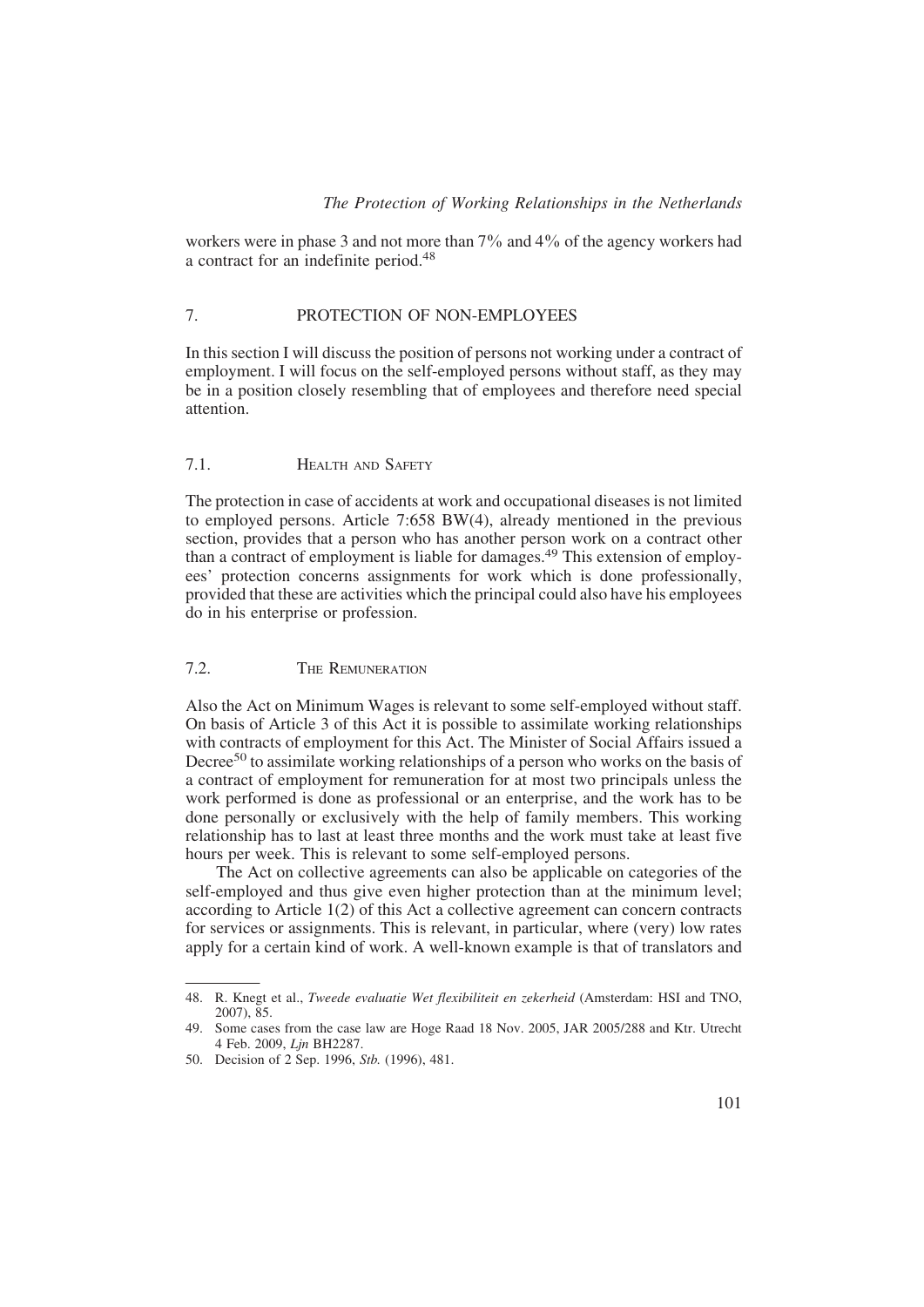persons making subtitles for television/films. However, from the point of competition law the question was raised whether it is allowed to fix minimum rates for self-employed persons by collective agreement, since that means, in fact, setting common rates for 'enterprises'. This question became urgent when in the Collective Agreement for persons replacing employees of orchestras, a minimum remuneration was mentioned for others than employees; the Dutch competition authority published its view that the fixed rates were inconsistent with competition law  $51$ 

Whether this conclusion is correct remains to be seen. In the light of the Albany judgment a different approach would certainly be defendable.<sup>52</sup> The *Albany* judgment entailed that collective agreements were not contrary to EU competition law if the collective agreements were made in negotiations and if they served to realise social purposes. It would go beyond the limits available for this contribution to discuss this issue in more detail,  $53$  but if self-employed persons are in a position very close to that of employees and if on average they have a low income, there are, in my view, reasons to accept social purposes justifying collective agreements also for improving their position. If a category of the selfemployed is, in general, able to negotiate rates which realise a sufficient income, competition should, of course, not be hindered. However, if there are strong principals and the rates are very low, there may be a good reason for interfering, in particular if the work done by the self-employed resembles very much that done by the employees of the principal and when the average incomes of the self-employed lie below the corresponding minimum wages. On this issue consensus is still far from being reached.

# 7.3. PROTECTION AGAINST DISMISSAL

The principal is allowed to give notice at any time, regardless of whether the assignment is for a fixed period or an indefinite period. It is, however, possible to lay down in the contract that giving notice is impossible, except when the principal is a private person. Apart from giving notice it is possible to require dissolution of the agreement when one of the parties fails in meeting the contract's requirements. This possibility cannot be excluded.

Parties can make a provision on the period of notice. Termination of a contract without assuming any notice period by a principal other than a private person can be deemed contrary to the legal principles of fairness and reasonableness.

<sup>51.</sup> The view of the Competition authorities is called Cao-tariefbepalingen voor zelfstandigen en de Mededingingswet <www.nmanet.nl/Images/Visiedocument%20zelfstandigen%20-%20DEFI-NITIEF\_tcm16-109264.pdf>.

<sup>52.</sup> Case 67/96, [1999] ECR I-5751.

<sup>53.</sup> See also Diana de Wolff & Frans Pennings, 'Dienstbetrekking of zelfstandig ondernemerschap, de reikwijdte van de sociaalrechtelijke bescherming van de zelfstandige zonder personeel', in S.S.M. Peters & M.S. Houwerzijl (eds), Exit: Onderneming, werknemer en het einde van de dienstbetrekking (Deventer: Kluwer, 2009), 363–388.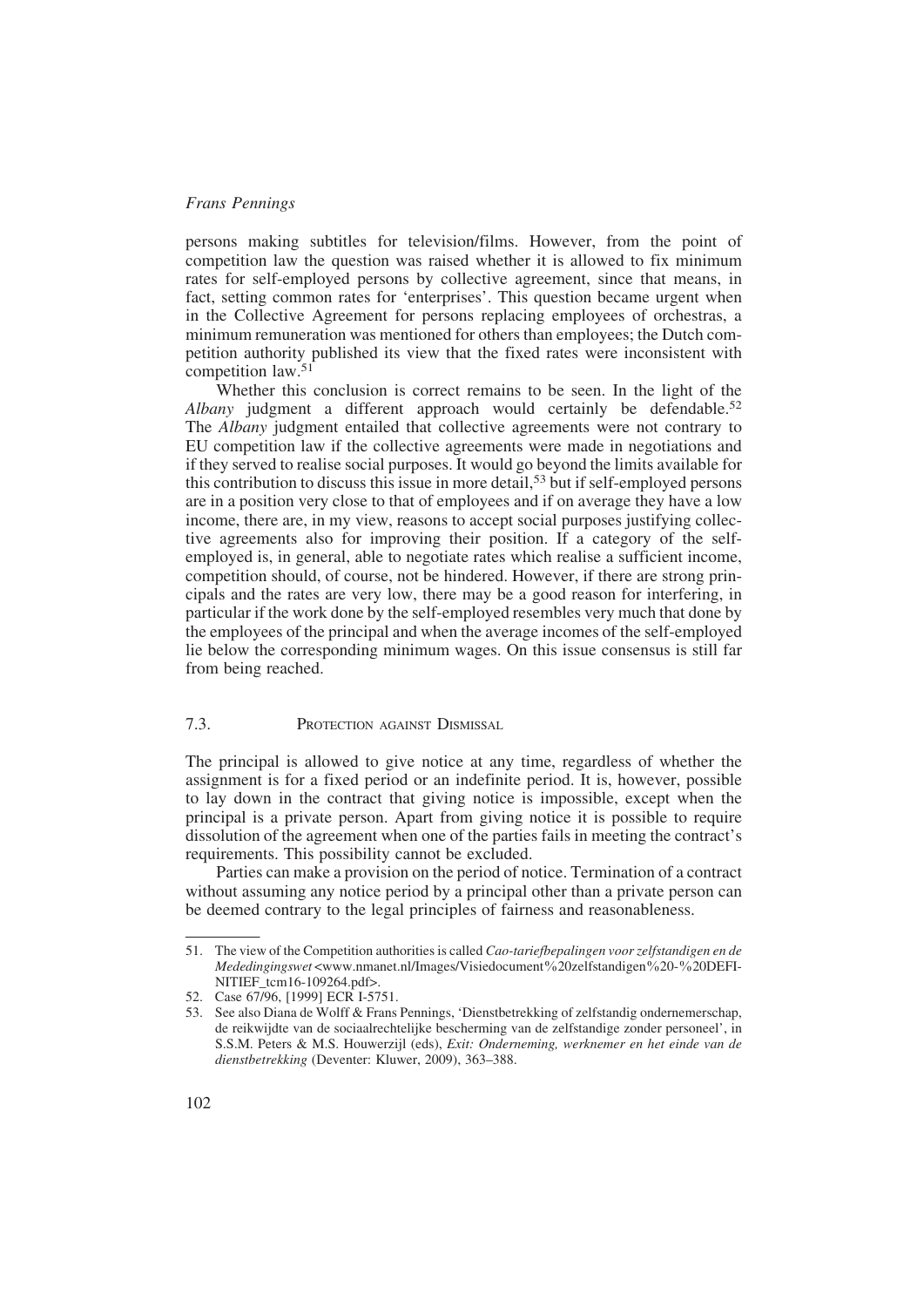#### The Protection of Working Relationships in the Netherlands

Article 7:411 of the Civil Code gives to some extent protection in the case of contracts of service in case of termination before the assignment is completed. If the contract ends before the work is completed or before the time for which the contract was made has expired, and the obligation to pay a remuneration depends on these elements, the worker is entitled to part of the remuneration determined on basis of what is reasonable. The person who accepted the job is entitled to the full remuneration if the end of the agreement is to be contributed to the principal and the payment of the full wage, given all circumstances of the situation, is reasonable.

In addition also the system of the requirement of a dismissal permit by the Uwv werkbedrijf can be applicable to a contract for services. According to the applicable Regulation, the Buitengewoon Besluit Arbeidsverhoudingen, a person who performs his work personally for another person is covered, unless he does the work usually for more than two principals or if he is assisted by more than two other persons (other than spouse or members of the family) or id the work is of a subsidiary nature for the person.

#### 8. DECLARATIONS FOR SOCIAL SECURITY AND TAX LIABILITY

In the previous sections I discussed the criteria relevant to the existence of an employment relationship. The idea underlying this discussion was that labour law protection was beneficial to these workers and thus desired by them. Selfemployed persons without staff often consider their situation differently: they do not want to be an employee and be protected as an employed person by employees' insurance schemes. Coverage under such schemes would mean that they are more expensive for their principals (due to applicable social security contributions) and that they have a lower net income.

Therefore the issue of 'lifting the veil' has different dimensions. When discussing the contract of employment in the previous sections, I mentioned that a self-employed person is considered an employed person if he does the work personally in subordination to another person. If a contract of employment is assumed, the person concerned is insured under the employees' insurance schemes. The suspicion that a self-employed person is, in fact, an employee, rises, for instance, and in particular, if a person resigns from a job, but continues to work for the same employer as self-employed.

In the case of self-employed without staff there is often legal uncertainty. Since this uncertainty was found undesirable, an instrument was introduced to solve this problem, the *Verklaring arbeidsrelatie* (VAR – Declaration on the Working relationship).<sup>54</sup> This declaration was introduced by the legislature; it can be issued by the Tax Office on application.

By various Acts this declaration has been given important legal consequences for the principal who can show such a declaration. One is that the principal will not

<sup>54.</sup> See also M. Aarts, De zelfstandige in het sociaal recht (Deventer: Kluwer, 2007) 213 et seq.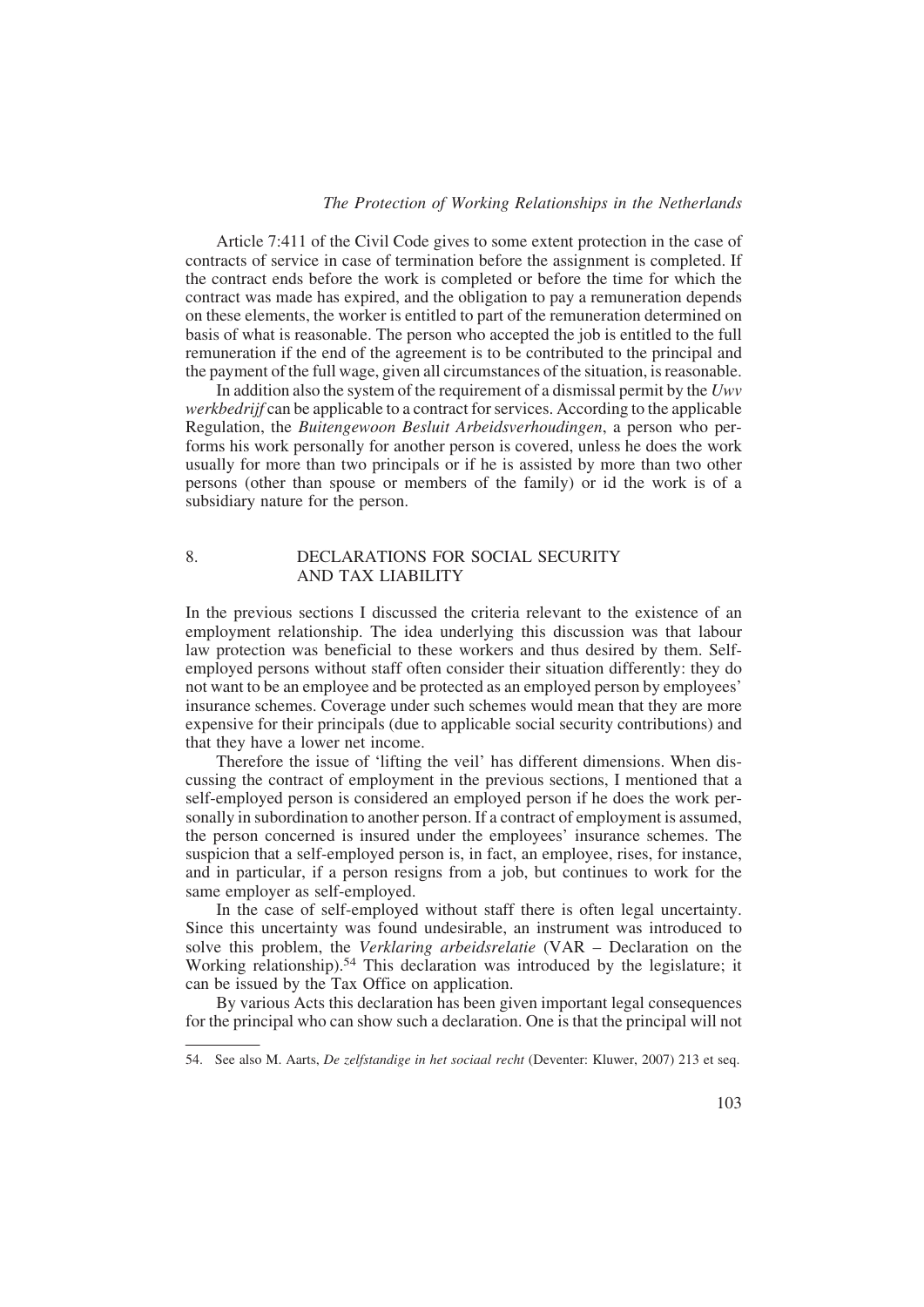be confronted later by the claim of the Tax Office that a person is not really selfemployed and that therefore tax and social security contributions had to be paid by the principal. The declaration thus protects the principal, not the self-employed. For the self-employed person the declaration is attractive as it makes it easier for him to be engaged by the principal since important uncertainties are removed.

In order to be granted the declaration as a self-employed<sup>55</sup> the applicant must have an assignment of at least three principals per year; he must have a subordination relationship with the principal; he has to present himself as an independent company and he must work at least 1,225 hours a year for the enterprise. For the purpose of issuing the declarations, the Tax Office made policy rules.<sup>56</sup> According to the policy rules it is very probable that a person works in subordination to a principal (in which case the declaration is refused) if his activities constitute an essential part of the enterprise of the principal. Examples mentioned are the activities as a driver of a transport enterprise, pizza carriers working for a pizza enterprise, pickers of fruit for a fruit enterprise. These persons are part of driving, visiting or delivery schemes which have to be followed. If an applicant in such circumstances denies subordination, he has the burden of proof. If a former employee is going to work as self-employed for his former employer the Tax Office will often call this situation 'change of the front'; this is assumed if he continues to do the same type of activities as before under comparable conditions for a person he worked for in an employee relationship before.

If a declaration has been issued the principal does not have to deduct taxes and social security contributions. He does not have to do this afterwards when it appears that a person having this declaration is not really self-employed. This is different, of course, if the principal did not act in good faith. Bad faith is assumed, for instance, if an employer forces an employee to work as self-employed.

The Tax Office examines the data of the application for the Declaration. After the Declaration is issued, the Tax office can change or withdraw it if it appears that the data which were mentioned for the application appear to be incorrect. A declaration is valid for a limited period only – one year – and for a new declaration the data are re-examined in view of the conditions for the declaration.

If the Tax Office finds that a declaration is invalid or is used for different purposes then mentioned in it, the situation will be investigated. If the conclusion of that investigation is that the person was working in an employment relationship, employees' contributions have to be paid by the person claiming to be selfemployed, unless the principal acted in bad faith (in the latter case the principal has to pay).

As will be clear declarations are issued on the basis of data which are not 100% certain at the time of the application: for instance, the applicant may still not know the number of principals he will have in the coming year. It may also be uncertain whether the workers are actually obliged to do the work personally or

<sup>55.</sup> Other types of declarations are also possible; these are not discussed here.

<sup>56.</sup> Policy rules for assessing a working relationship (Beleidsregels beoordeling dienstbetrekking), 6 Jul. 2006, Stcrt. (2006), 141.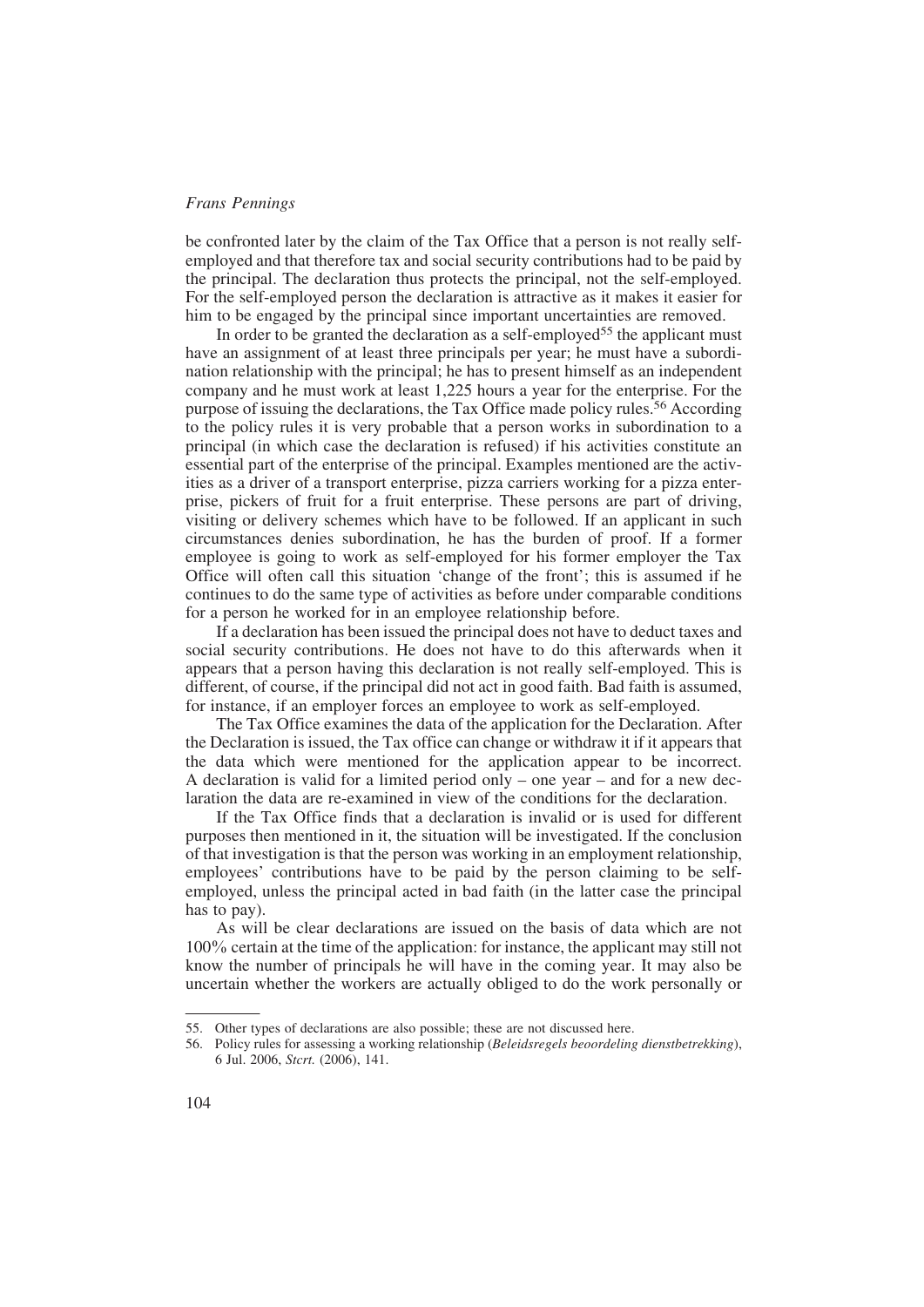whether they can be replaced in view of their specific expertise. This uncertainty will still remain for the applicant after a declaration has been issued.

In order to work as self-employed a declaration is not obligatory, so also persons whose declaration is refused may still take up such work. They take the risk, of course, that the Tax Office decides, on the basis of the actual circumstances, that they are subject to the employees' insurance schemes.57

From investigations it appeared that almost 40% of persons who received a declaration had one or two principals a year and 45% had between three and seven principals. Thus for a quite large part of the holders of a declaration there is doubt whether they really satisfy the conditions for being self-employed and whether they are in fact not rather an employee.<sup>58</sup>

A more recent development is that person without personnel are offered the possibility to make an agreement with a private company, Uniforce, which gives more protection and certainty. Under the Uniforce formula the self-employed person establishes a legal person of which he is the sole shareholder. Uniforce holds 20% of the shares and has the right to dismiss the self-employed person but only in case he does not pay the due contributions. Thus, he is fully in charge of his own work (which is one of the advantages of being self-employed), but subject to the dismissal powers of Uniforce for one issue only, but as a result he is an employee for the employees insurance schemes. The Tax Office has accepted the formula,59 so the principal can be sure that he does not have to pay the employees contributions. Thus the formula does not give all the advantages of being self-employed – the Uniforce worker still has to pay the employees' insurance contributions (including the employers' part).

The self-employed are not covered for the employees' insurances (sickness, unemployment and disability); there is no disability insurance for the selfemployed anymore in the Netherlands. Voluntary and private insurances are possible, but rather expensive.

A condition for the Voluntary Insurance under the statutory schemes is that the person was compulsorily insured for the employees' insurance in the year before he started to work as a self-employed person.<sup>60</sup> If a self-employed person is employed by his own company, for example, in the case of the Uniforce formula, the employer will have to continue to pay wages in case of sickness and in case of lack of work. Insurance is therefore not useful for these contingencies, as in practice the 'self-employed' thus has to pay for them. Private insurance insurers can refuse a person, among others because he has a higher chance of becoming ill or disabled.

<sup>57.</sup> Two-thirds of the applicants are considered to be self-employed, J.P. Vendrig et al., Evaluatie Wet uitbreiding rechtsgevolgen verklaring arbeidsrelatie (Zoetermeer: EIM, 2007), 26.

<sup>58.</sup> J.P. Vendrig et al., Evaluatie Wet uitbreiding rechtsgevolgen verklaring arbeidsrelatie (Zoetermeer: EIM, 2007), 6.

<sup>59.</sup> Not to be confused with the Declaration.

<sup>60.</sup> The contributions for the Voluntary Insurance are relatively high: for 2008, for the disability law it is 6.37%, for unemployment insurance 4.58%, sickness benefit contribution 6.54%.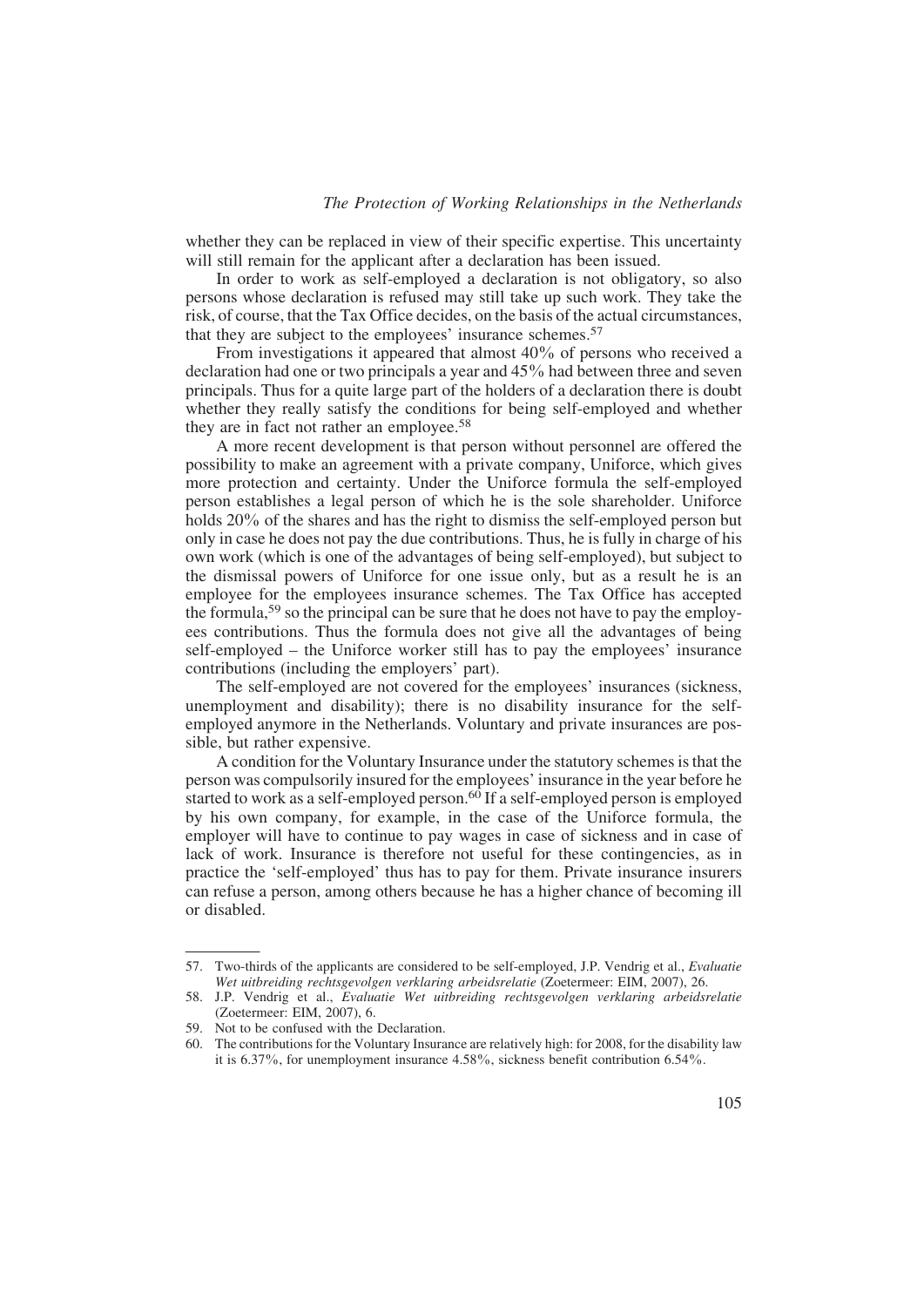In July 2008 a statutory scheme was introduced to protect self-employed persons in case of pregnancy and maternity leave.<sup>61</sup> According to the scheme a pregnant self-employed person is entitled to benefit for a period of sixteen weeks around the delivery; its amount depends on the income during the year before the benefit is claimed, subject to a maximum of EUR 1,317 (gross income) a month.

#### 9. CONCLUSIONS

The Employment Relationship Recommendation 198 did not lead itself to much change in the Dutch system. However, the problems addressed in the Recommendation have been addressed by the legislator and various approaches recommended in Recommendation 198 can be found in the previous sections.

The Recommendation requires (Article 2) that the nature and extent of protection given to workers in an employment relationship should be defined by national law or practice, or both, taking into account relevant international labour standards. In the previous sections we saw that the most important criteria and their interpretation were developed in the case law. The legislature has a quite modest role, although he was active by introducing the legal presumptions and the law on the agency workers.

In addition the legislature provided guidance for the parties concerned, in particular employers and workers, on effectively establishing the existence of an employment relationship and on the distinction between employed and selfemployed workers (Section 4). The legal presumptions and the law on agency workers were examples of such guidance. Also the declaration for the selfemployed can be mentioned.

Interesting are also the more specific provisions on the determination of an employment relationship. Article 9 provides that for the purposes of the national policy of protection for workers in an employment relationship, the determination of the existence of such a relationship should be guided primarily by the facts relating to the performance of work and the remuneration of the worker, notwithstanding how the relationship is characterised in any contrary arrangement, contractual or otherwise, that may have been agreed between the parties.

As we saw in the description of the case law, the Dutch approach is to take all circumstances of the case into account. The name of the contract is not decisive. Remarkable is the case law which took the intention of the parties as a main point of departure. However, since the court takes also the position of the parties into account, the case law may still be consistent with the spirit and objective of the Recommendation. The case law shows also, interesting enough, that in a developed post-industrial economy there may be situations where persons try to make an opportunistic use of labour law.

The Declaration system for the self-employed may be more problematic in the light of the objectives of the Recommendation. The problem here is that, primarily,

<sup>61.</sup> Act of 29 May 2008, Stb. (2008), 192.